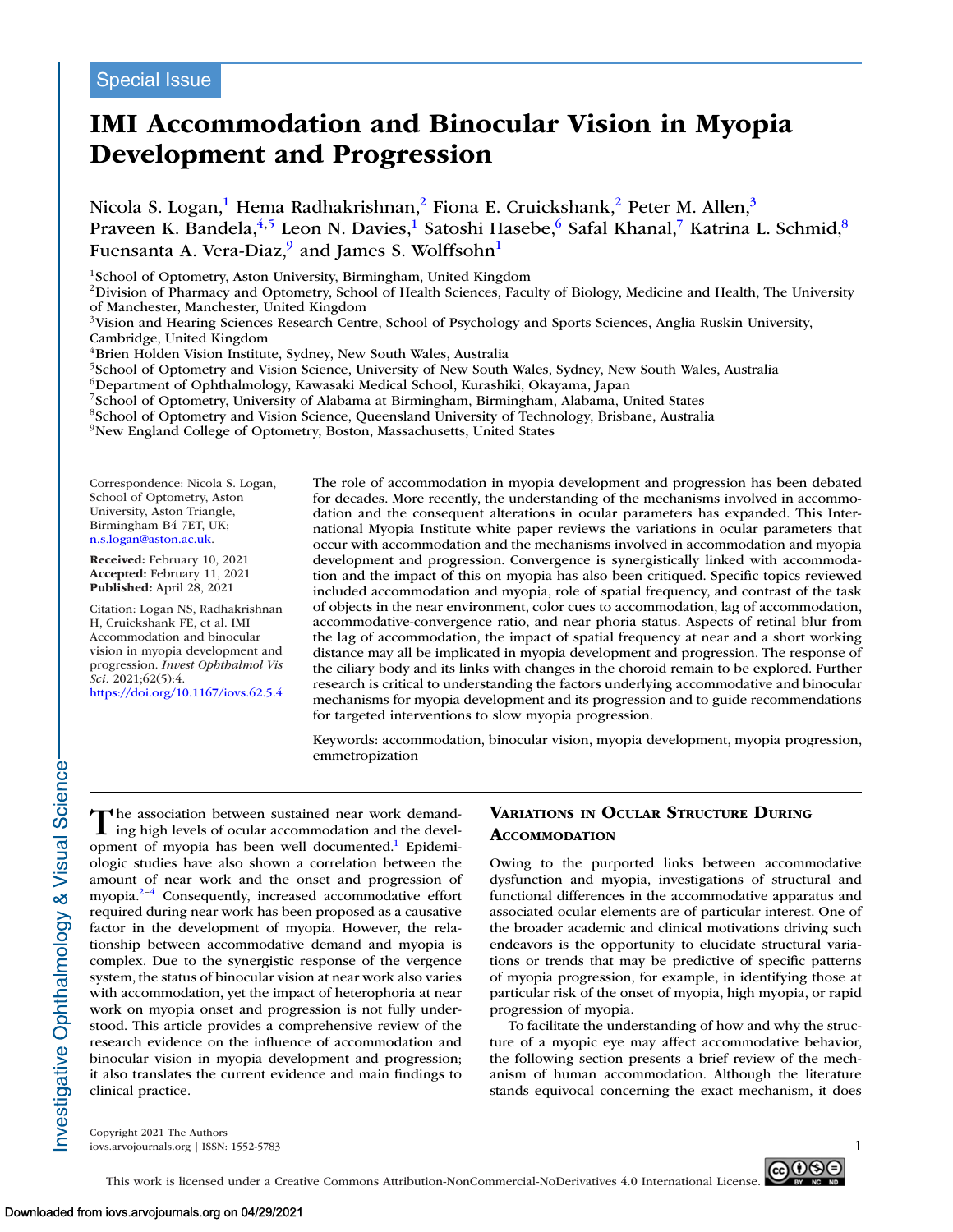

**FIGURE 1.** Differences in anterior eye structure in the relaxed (unaccommodated) and accommodated eye. Copyright © 2021 by IMI.

largely acquiesce to a Helmholtzian model of accommodation (1855). In this model, the ciliary muscle (a smooth muscle ring) is in a relaxed state while viewing an object at optical infinity. As the apex of the ciliary muscle has a relatively large diameter in this state of relaxation, the anterior zonular fibers from which the crystalline lens is suspended are maintained under tension due to strain from the posterior pars plana fibers. Consequently, the stretched anterior zonules exert strong radial forces on the capsule and flatten the crystalline lens. When the eye shifts focus to a near target, the ciliary muscle contracts, moving its mass anteriorly and centripetally and releasing tension on the zonules. Helmholtz proposed that this structural change occurs because the capsule and the lens matrix are inherently elastic; when freed from the zonular pull, the lens, with the aid of its capsule, can assume an axially thicker $5-16$  and rounder shape, with a reduced diameter.<sup>17–22</sup> Refractive change during accommodation is primarily attributable to an increase in anterior surface curvature of the crystalline lens surface<sup>5,23,24</sup> and a simultaneous smaller increase in posterior surface curvature.<sup>6,25,26</sup> These dimensional changes result in a reduction in anterior chamber depth, yet overall an increase in anterior segment length (distance from the cornea to the posterior surface of the lens). $10,12,27$  Once accommodation ceases (Fig. 1), the ciliary muscle is thought to return to its relaxed position as a result of elastic recoil imparted by the choroid.<sup>28</sup>

Despite the advent of high-resolution and dynamic ocular imaging systems allowing visualization of many previously unknown anatomic subtleties, the iris still prevents imaging of the key accommodative structures. These limitations also apply to studies attempting to determine whether accommodative mechanics differ as a function of ametropia. Consequently, at present, several models exist, with varying levels of evidence regarding accommodation induced structural changes that may be instrumental in myopia onset and progression.

It is well documented from biometric studies that increased vitreous chamber depth is the primary structural change in the majority of cases of myopia, $^{29}$  and that

myopic eyes are generally globally larger and longer than emmetropic eyes. $30,31$  The literature also reports other differences in ocular structure as a function of ametropia, including corneal curvature $32-35$  anterior chamber depth, $36$  crystalline lens thickness, $37-39$  choroidal thickness, $40$  and scleral rigidity. $41,42$  $41,42$  The anatomic complexities of each of these structures in relation to accommodation and refractive error give rise to potential corollaries for accommodative performance and myopia progression.

The first consideration is the nature of global eye size in terms of the optics of the eye and the implications for accommodative performance. Davies and colleagues $43$  explained using ray tracing that axially myopic and axially hyperopic eyes show different vergence contributions for light rays entering the anterior segment. They attributed this optical behavior to a consequence of "natural damping" associated with negative vergence and axial length changes. The spectacle corrected myope also has to accommodate and converge less for a near target than an emmetrope does due to the prismatic effect of the lenses.<sup>44</sup> Therefore, accommodative response for a similar demand will be slightly greater in a longer (myopic) eye compared to a shorter (hyperopic) eye due to differences in eye size.

# **CHANGES IN THE ANTERIOR SEGMENT IN RELATION TO ACCOMMODATION AND MYOPIA**

## **Pupil Size**

Given the evidence that axial growth is influenced by visual experience inclusive of retinal image quality and optical  $\text{defocus}^{45-48}$  and data suggesting that myopes display unusually high levels of aberration and/or larger accommodative lags relative to those who remain emmetropic, $49-59$  the role of the pupil in myopigenesis is unclear. As the pupil acts as an aperture stop, theoretically, inter- and intra-individual pupil size variations present a potential innate and dynamic physiological mechanism whereby optical image properties, including retinal image blur, higher-order aberrations, depth of focus, and accommodative lag, could differ between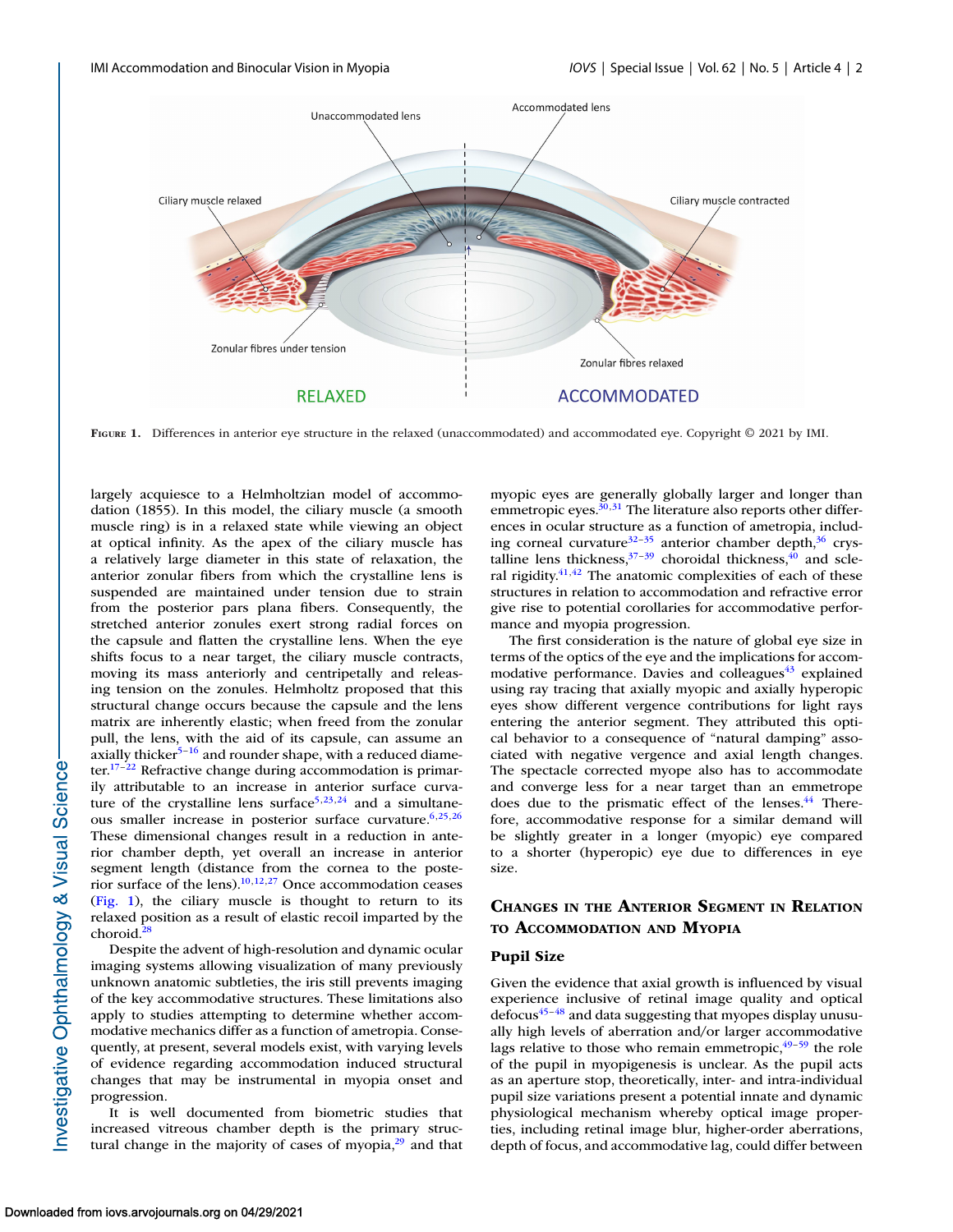myopes and nonmyopes or fluctuate in a myopigenic fashion over time contributing to progression in susceptible individuals.<sup>60</sup> Generally, larger pupil diameters lead to greater wave-front aberrational blur, $61$  whereas during accommodation, the blurring effect of a given dioptric lag would be proportionally greater due to the larger retinal blur circle diameter<sup>60</sup>

Nonetheless, most human studies have failed to find significant differences in unaccommodated pupil diameter between age-matched emmetropic and myopic groups[.60,62–65](#page-14-0) A few studies have reported a weakly associated increase in pupil diameter in myopes, but these studies have important design limitations, including differences in target distance $66$  or age $67$  between groups. Further, anecdotal evidence supporting a lack of correlation can be drawn from numerous studies that report isocoria in anisometropes, which is counter to expectation should more myopic eyes have systematically larger pupils.<sup>60,68</sup> Differences in pupil size or response during steady-state accommodation or the notion of systematically higher levels of retinal image blur in myopes with larger pupils are also unsupported by in vivo data. $60,65$ 

It would therefore seem plausible that pupillary characteristics in accommodated and unaccommodated eyes are independent of ametropia and the notion that pupil-related factors play a role in myopia genesis is currently unsubstantiated. It should, however, be noted that the aforementioned studies show considerable variations among individuals, generally examine adult populations, and do not differentiate between progressive and stable myopia. It has been suggested that different trends may be evident in more homogenized refractive error or age groups, particularly pediatric populations.<sup>60</sup>

#### **Ciliary Muscle**

As ciliary muscle contraction is a prerequisite to accom $modation<sub>1</sub><sup>69</sup>$  interest in morphological differences in ciliary muscle anatomy has increased $70$  in the context of how they may contribute to the association between nearwork and myopia. In the unaccommodated state, myopic children<sup>71–74</sup> and adults $75-79$  have been shown to have thicker ciliary muscles in the posterior-most aspect, typically 2 to 3 mm behind the scleral spur,<sup>70,71,73-76,78</sup> with thickness correlating positively with increasing axial length. Meanwhile, some studies have also reported a thinner anterior portion of the ciliary muscle in axially longer eyes[.73,79,80](#page-14-0) In hypermetropic children, the ciliary muscle shows its maximum thickness anteriorly, approximately 1 mm from the scleral spur.<sup>73</sup> Interocular differences have been reported in anisometropia, with significantly thicker muscles observed in eyes that have unilateral high myopia compared with the fellow eye.<sup>76</sup> Furthermore, region-specific differences in thickness have also been reported, with the longitudinal fiber portion being thicker and the apical fiber region being thinner in the more myopic eye.<sup>79</sup> Nonetheless, Sheppard and Davies<sup>81</sup> found a positive correlation between axial length and ciliary muscle length, but not between axial length and ciliary muscle thickness when considered as distances from the scleral spur as a percentage of the total length of the ciliary muscle.

Studies examining general ciliary muscle morphology under various accommodative demands, $77,81-85$  $77,81-85$  have suggested a linear relationship between ciliary muscle thickness and accommodative response,  $74,82,86$  $74,82,86$  showing that the muscle thickens anteriorly and thins posteriorly with increasing accommodative effort.<sup>74,81,82</sup> Sheppard and Davies $81$  and Lewis et al.<sup>74</sup> examined accommodationinduced morphological changes between refractive groups and found no dependence of the ciliary muscle accommodative response on axial length or ciliary muscle baseline thickness. Interestingly, Jeon et al.<sup>77</sup> reported reduced movement of the ciliary muscle during accommodation in individuals with increased axial length and ciliary muscle thickness. However, as accommodation responses were not assessed, it remains unclear whether there was a smaller relative change in crystalline lens thickness per unit of accommodative response for eyes with longer axial lengths, $43$  or whether there were functional consequences (e.g. increased lag).

Although it is clear that differences in ciliary muscle anatomy between myopes and nonmyopes exist, if or how this would translate into a myopigenic effect remains undetermined. Only minor differences in accommodative behavior (optical coherence tomography [OCT] assessed microfluctuations of accommodation, velocity of accommodation and disaccommodation, and lag of accommodation) occur between emmetropes and myopes despite the morphological differences between them,<sup>86</sup> suggesting that ciliary muscle size may not be a contributing or critical factor in myopia development. Nonetheless, other models have been proposed.

One early suggestion is that the ciliary muscle tonus could in turn affect choroidal tension, resulting in axial length change (see later section regarding transient axial elongation)[.87](#page-15-0) Alternatively, a thicker ciliary muscle might prevent the equatorial stretch, which can occur with myopia and thus maintain emmetropia, thereby being a factor in myopigenesis[.88](#page-15-0) However, a myopic shift in refraction has been found not to be associated with a change in ciliary muscle thickness over time in children.<sup>89</sup> A hypertrophic ciliary muscle could theoretically lead to myopia development, perhaps due to poor contractibility resulting in accommodative inaccuracies and chronic retinal hyperopic defocus under nearwork conditions. Seemingly, the evidence that children and adults with myopia have higher accommodative lags than emmetropes, and that higher lags of accommodation are associated with faster myopia progression support this[.50,55,57](#page-14-0)[,90](#page-15-0) However, most studies concede that high accommodative lag is more likely to represent a consequence, rather than a stimulus for myopia, $91-93$  and the relatively thinner anterior muscle in myopes has been suggested to be indicative that the increase in myopic ciliary muscle length may occur as a result of the muscle mass relocating to a more posterior position due to axial elongation, rather than the ciliary muscle undergoing related growthrelated hypertrophy.<sup>81</sup>

## **Crystalline Lens**

Structural changes in the crystalline lens are central to myopia development. Crystalline lens power reduces markedly during infancy,<sup>94</sup> with substantial inhibition of lens thinning and flattening evident 1 year before or within a year of myopia onset in children.<sup>95</sup> This phenomenon is concomitant with a reduction in both the refractive index and the dioptric power of the crystalline lens.<sup>95</sup> These findings support the notion that early onset myopia results from a breakdown in the independent relationship between lens changes and axial elongation.<sup>95</sup> Interestingly, it has been shown that there is a tendency for the crystalline lens to be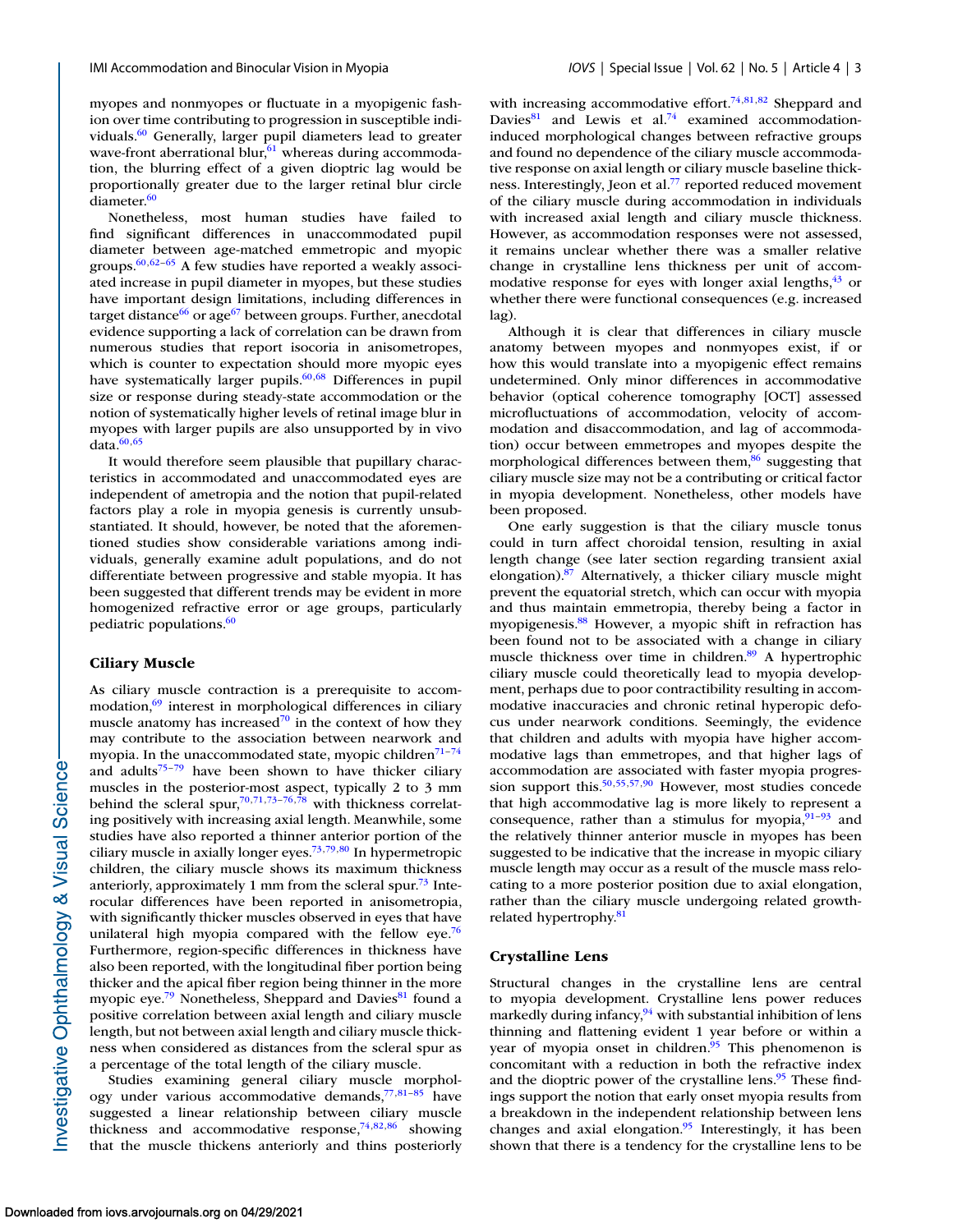thinner in myopic eyes than emmetropic eyes, $37-39$  despite the apparent breakdown in co-ordination between lens thinning and axial growth. However, due to difficulties obtaining in vivo data of the crystalline lens' parameters as it accommodates, little is known about whether there are relevant functional implications of crystalline lens size or anatomic features, such as refractive index and rigidity, and whether these parameters differ between refractive groups.

# **CHANGES IN THE POSTERIOR SEGMENT IN RELATION TO ACCOMMODATION AND MYOPIA**

Ostensibly, performance variation in the accommodative apparatus represents the most obvious anatomic candidate capable of precipitating myopia; yet, structural changes within the posterior segment during accommodation are emerging as being more likely to promote a myopic shift in susceptible eyes.

Various experimental paradigms using partial coherence interferometry $96-98$  and optical low coherence reflectome $try^{99-102}$  have shown that the eye experiences a transient period of axial elongation after brief periods of sustained accommodation, both on  $axis^{96-100,102}$  and in the periph- $\text{ery}^{\{101\}}$  with the magnitude of change increasing with larger accommodative demand.<sup>99</sup> The exact mechanics by which the accommodative process instigates this phenomenon remains unclear; however, it is a long-held belief that the accommodating ciliary muscle applies an internal mechanical force upon the globe. $87,103$  One such proposal is that posterior pole elongation occurs to maintain ocular volume despite the decreases in scleral and choroidal equatorial circumference, which arises owing to the increasing force exerted on the equatorial choroid by the contraction of the ciliary smooth muscle.<sup>96,97</sup> Although data to explicitly evidence a mechanical force model are scarce, Croft and colleagues $104$  have reported centripetal movement of both the equatorial choroid and retina in rhesus monkeys during Edinger-Westphal stimulated accommodation, seemingly fitting this hypothesis.

The discovery of accommodation driven fluctuations in ocular length has given rise to the hypothesis that eyes which experience a greater magnitude of transient axial elongation may be more susceptible to permanent myopic shift. $97$  Indeed, this notion seemingly dovetails with the suspicion that ocular rigidity differences may make an axially myopic eye more pliant to transient elongation.<sup>97</sup> There is now considerable evidence that myopic eyes demonstrate reduced posterior choroidal,<sup>105</sup> scleral,<sup>106-109</sup> and overall equatorial ocular wall $41,110$  $41,110$  thickness compared with emmetropic eyes. Nonetheless, it remains unclear whether an association exists between in vivo anterior ocular rigidity and myopia susceptibility or progression,  $41,42,111$  $41,42,111$  $41,42,111$ particularly in light of the data derived from differential Schiotz tonometry, which suggests emmetropic and myopic  $adults<sup>112</sup>$  and children<sup>[41](#page-13-0)</sup> have similar ocular rigidity and ocular wall stress.

To date, research comparing the magnitude of accommodation-induced transient axial elongation between emmetropic and myopic adults has produced contradictory findings, although it must be noted that studies have varied in design, type of accommodative stimulus, age range of participants, and refractive error. Mallen and colleagues<sup>97</sup> reported the largest disparity with a mean elongation of 0.037 mm in emmetropes versus 0.058 mm in myopes for



**FIGURE 2.** The changes in axial length (*top, blue line*) and choroidal thickness (*bottom, red line*) occurring during a short duration 3.0 D and 6.0 D accommodation task. Note the significant eye elongation and choroidal thinning that occurs at the higher accommodation demand. Inset illustrates the topographical choroidal thickness changes in the macular region occurring with 3.0 D and 6.0 D of accommodation (note that cool colors indicate a choroidal thinning with accommodation). From Woodman-Pieterse et al.<sup>11</sup>

a 6.0 D accommodative stimulus. Although it has since been suggested that these values present an overestimation due to artefactual instrument optical path length errors, $113$ corrected values of 0.026 and 0.047 mm, respectively, are still in excess of those found by other studies.<sup>101</sup> Other researchers have reported either no significant group difference,  $99,100,102$  increased elongation in emmetropes,  $96$ or only a very small, but significantly greater, transient axial elongation in myopes[.99](#page-15-0)

Nonetheless, data suggesting no differences in the physical extent of relative elongation with ametropia do not necessarily rule out a potential role for transient axial elongation in accommodation-related myopia genesis,  $\frac{99}{9}$  as this does not account for variations in duration or intensity of nearwork activities $114$  or other related features, which may even be responsible in isolation. All aforementioned studies are limited to providing a snapshot of biometric change during relatively short-duration accommodation tasks. The influence of longer periods of accommodation on transient axial elongation, and its ability and time period of recovery from these findings remain unknown.<sup>99</sup>

Although the mechanical model for transient axial elongation involves the choroid in an intermediary force transmission role, recent data indicate that its contribution may be substantially greater.<sup>40</sup> Certainly, in spatial terms, choroidal thinning during accommodation accounts for a significant degree of total elongation.<sup>100,115,116</sup> Woodman et al.<sup>100</sup> examined the subfoveal choroidal thickness change during a sustained 4.0 D accommodation task and reported a  $-8$ μm choroidal thinning and approximately 20 μm axial elongation in a cohort of myopic and emmetropic participants. Subsequent OCT studies with higher accommodative stimuli have produced consistent findings, $115,116$  and uncovered regional variations, with choroidal thinning being most prominent in temporal, inferior, and infero-temporal parafoveal zones (Fig. 2).<sup>115</sup> Choroidal thinning under transient axial elongation is likely to represent an element of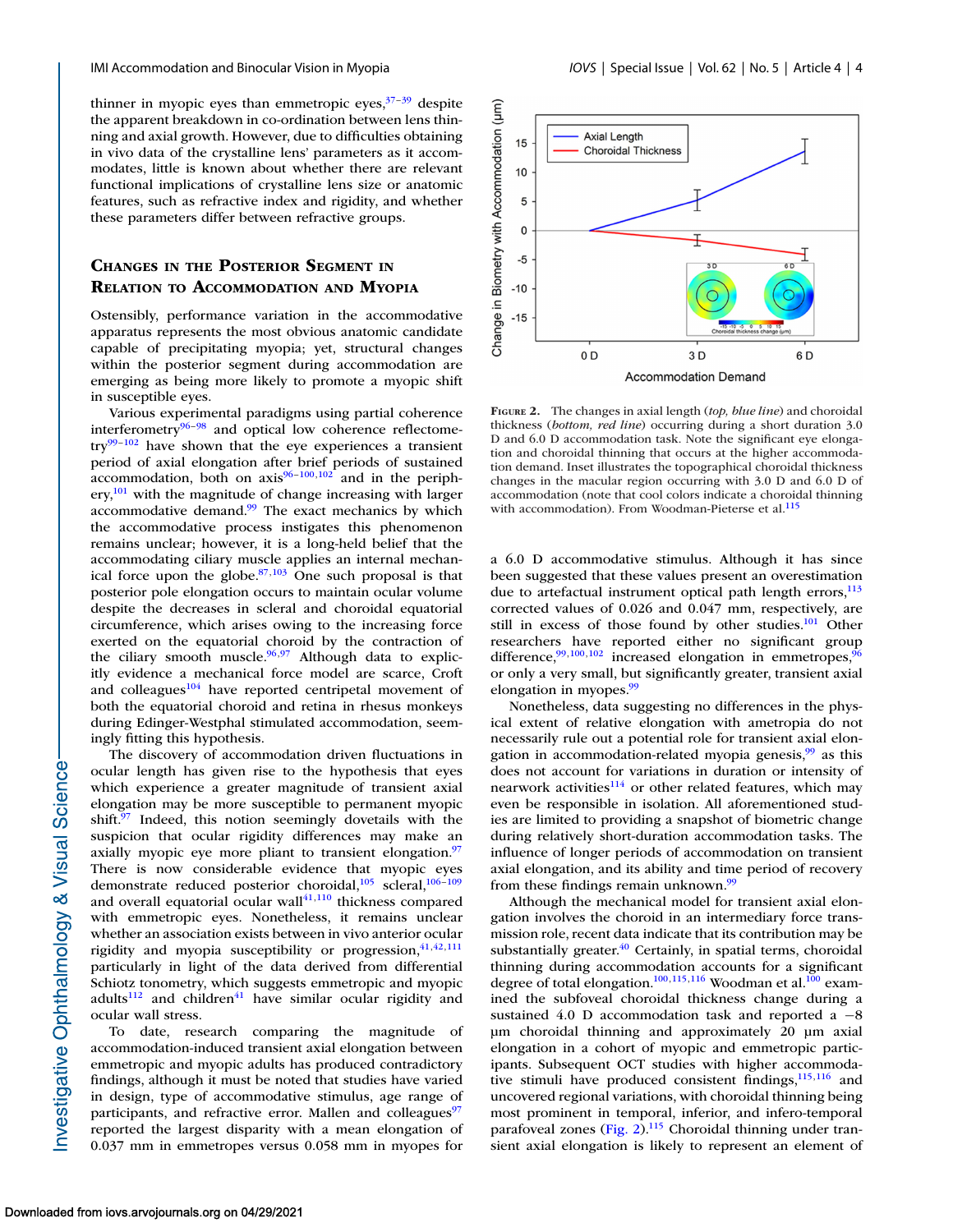feedback response of the choroid resulting from the accommodation, rather than purely a mechanical consequence of ciliary muscle contraction. The potential role of the choroid in the regulation of eye growth is currently under much scrutiny as changes in choroidal thickness are known to accompany eye growth, be more marked in highly myopic eyes and be bidirectional, with myopigenic factors leading to choroidal thinning and myopia-protective factors leading to causing choroidal expansion. $^{40}$  In the case of accommodation, choroidal thinning may be a compensatory mechanism to maintain a stable, optimally focused retinal image. $40,117$  $40,117$ 

How differences in choroidal thickness during accommodation may contribute to myopia development in the longer term is undetermined, and more work is needed to elucidate variations in response and recovery in myopes and emmetropes. Similarly, how changes in choroidal dynamics and position interact with other optical features of the myopic or pre-myopic eye, such as increased negative spherical aberration or accommodative lag, cannot be discounted as contributing factors to the development of myopia. $40$ 

### **Anterior Sclera**

The semirigid scleral cup is the principal determinant of eye size and shape. During the development of myopia, the sclera undergoes a long-term, permanent remodeling process, whereby the structural and biomechanical properties of the sclera alter, making the globe more susceptible to expansion.<sup>106,118</sup> Changes in eye shape occur globally in all three dimensions (horizontal, vertical, and axial), although the magnitude of changes may vary with dimensions. It has been shown in humans that, compared with the emmetropic eyes, the eyes with myopia are elongated in both equatorial and axial dimensions, although the globe is elongated more in the axial dimension, resulting in a more prolate shape of the eye.<sup>119</sup> Significant negative correlations have also been reported between anterior scleral thickness near the scleral spur and increasing levels of myopia and axial length, $120$ consistent with the negative correlation between posterior sclera thickness and axial length. $121$  The scleral changes in myopia may thus occur well beyond the posterior pole and extend to the equatorial region or beyond.

The time courses of the accommodative system and scleral modeling vary substantially: accommodation has a much more rapid time course compared with scleral biomechanical changes in myopia[.122](#page-15-0) The close juxtaposition of the accommodation apparatus, including the ciliary body, with the anterior sclera makes it plausible that accommodation could affect the anterior scleral properties. Recent studies have provided some evidence that the scleral shape undergoes short-term changes with accommodation. Woodman-Pieterse et al. measured changes in the anterior temporal sclera (1, 2, and 3 mm posterior to the scleral spur) in adult myopes and emmetropes using high-resolution anterior OCT, whereas the subjects fixated monocularly at near accommodative stimuli of 0.0, 3.0, and 6.0 D through a custom-mounted Badal optometer.<sup>123</sup> It was shown that the 6.0 D accommodative stimulus induced significant thinning of the anterior sclera, with more prominent changes in the myopic eyes at 3 mm posterior to the scleral spur for both accommodative stimuli. Niyazmand et al. reported changes in the shape of the anterior sclera in the horizontal meridian using eye surface profilometry in myopic and emmetropic young adults under conditions of 5.0 D accommodative demand, 9 degrees simulated convergence demand, and their combination.<sup>124</sup> Although changes were primarily evident at the naso-scleral region, all three conditions produced a significant reduction in the sagittal height of the anterior sclera (i.e. a reduction in elevation of the anterior sclera), whereas accommodation also produced a significant flattening of the anterior eye surface, but only when coupled with simulated convergence. These findings suggest that the anterior sclera perhaps thins and moves forward in response to accommodation. However, the reported changes could be due to convergent eye movement associated with accommodation or medial rectus contraction rather than an optically driven scleral response.<sup>125</sup>

# **MECHANISMS OF HOW ACCOMMODATION INTERRUPTS EMMETROPIZATION IN HUMANS**

Whereas emmetropization is the long-term response of the eye in reducing or eliminating the defocus perceived at the fovea, accommodation is the immediate response of the eye to eliminate or reduce the hyperopic defocus presented during near work. The accuracy of accommodation has long been linked to the accuracy of refractive error development. Larger lags associated with high accommodative demand produce hyperopic defocus at the fovea providing a stimulus for the eye to grow longer and become myopic.<sup>52,[126](#page-16-0)</sup> Previous studies have shown that myopic children accommodate less than emmetropic children.<sup>50,57,[91,](#page-15-0)[127–130](#page-16-0)</sup> The higher lags are shown to persist in some studies even when a near addition is given to the myopic children, as they use the add power and underaccommodate.<sup>131</sup> Several mechanisms have been proposed for how accommodation could cause myopia development in humans.

### **Accommodative Lag and Foveal Vision**

Axial form deprivation due to the diffuse blur from high levels of accommodative lag and hyperopic defocus in the central retina could lead to the development or progression of myopia, as evidenced in animal experiments.  $52,132,133$  $52,132,133$ To date, longitudinal studies comparing the magnitude of initial accommodative lag with subsequent myopia progres-sion have come to conflicting conclusions.<sup>59,[134](#page-16-0)</sup> Accommodative lags of over 1.0 D are common during near vision in both emmetropes and myopes. These errors in accommodation are summarized for children in [Table 1](#page-5-0) and for young adults in [Table 2.](#page-6-0) A lag of accommodation does not necessarily mean that the visual quality is poor during near vision. The need for accommodation will dependent on the range of clear focus which is influenced by monofocal and chromatic aberrations, pupil size, $135$  and neural factors. $136$ For a constant pupil diameter, differences in ocular aberrations between myopes and emmetropes are observed and are variable in both accommodative and nonaccommodative states[.137,138](#page-16-0) Attempts to slow myopia progression using interventions targeted at improving accommodative lag, such as progressive lens wear groups (PALs) have been largely unsuccessful, even when including children with high lags of accommodation and near esophoria.<sup>139–141</sup> Cheng et al.<sup>141</sup> additionally used base in prism along with progressive addition lenses to offset the positivelens-induced exophoria and found no difference in myopia control efficacy in children with high lags of accommodation, however, the small gain in efficacy may be related to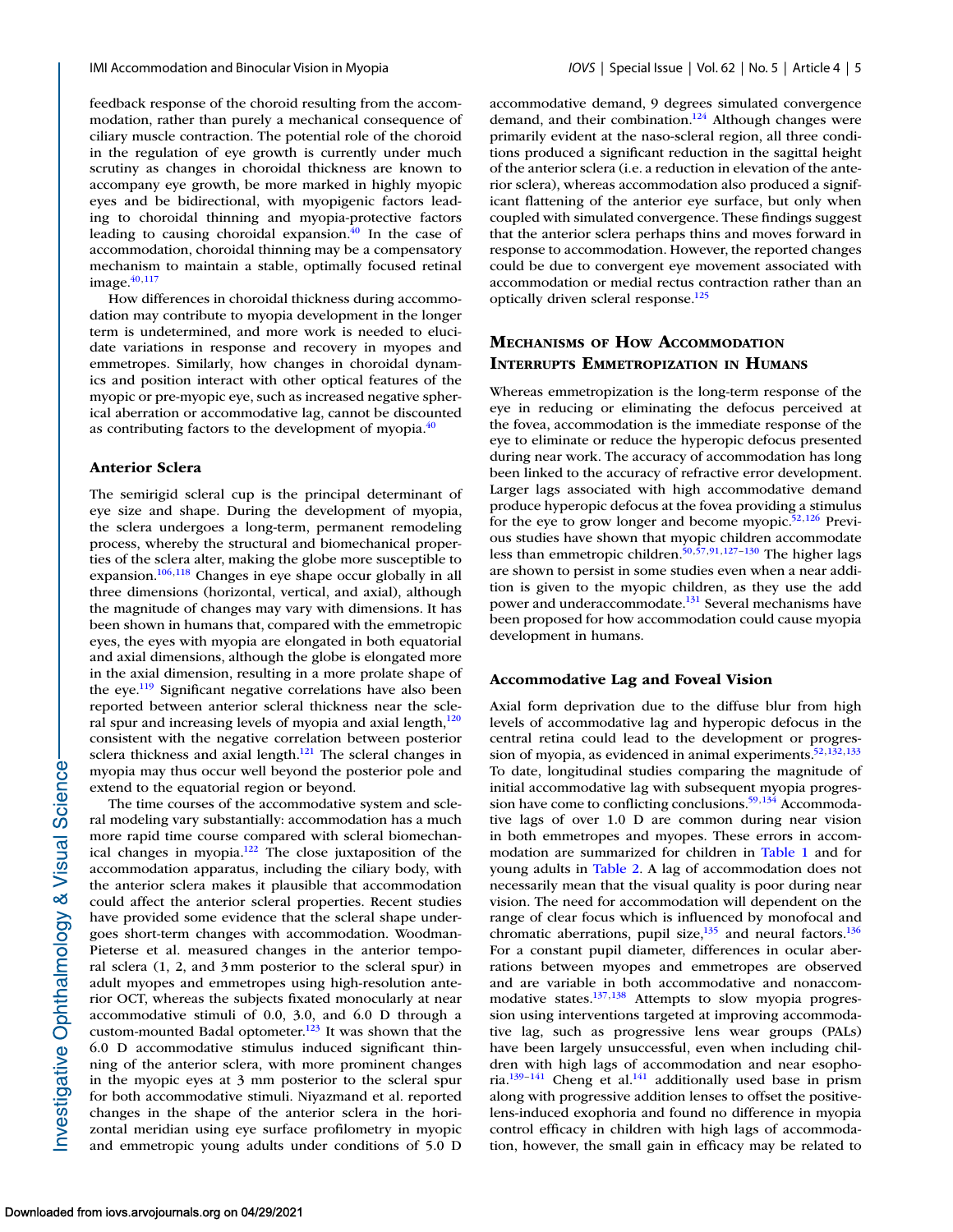Investigative Ophthalmology & Visual Science-

|                                     |                            |                            | TABLE 1. Effect of Refractive Error and Measurement Methods on Accommodation Errors at Near Vision in Children |          |                                       |                       |              |
|-------------------------------------|----------------------------|----------------------------|----------------------------------------------------------------------------------------------------------------|----------|---------------------------------------|-----------------------|--------------|
| Paper                               | Measurement<br>Method      | Accommodation<br>Stimuli   | Mode of Myopic<br>Correction                                                                                   |          | Age, y Refractive Groups              | AE, D                 | Summa        |
| Rouse et al. (1984) <sup>128</sup>  | retinoscopy<br>MEM dynamic | Monocular FV<br>usual near | Habitual spectacle<br>correction                                                                               |          | Not specified                         | $-0.30$               | Relationship |
|                                     |                            | demand                     |                                                                                                                |          |                                       |                       |              |
| Gwiazda et al. (1993) <sup>50</sup> | Canon R-1 Autoref          | Monocular                  | Soft contact lenses                                                                                            | $5 - 17$ | EMMs MYPs EMMs                        | $-0.30$ FV $-0.66$ FV | MYPs had gr  |
|                                     |                            |                            |                                                                                                                |          | $\begin{array}{c} \hline \end{array}$ |                       |              |

<span id="page-5-0"></span>

| Paper                                   | Measurement<br>Method                             | Accommodation<br>Stimuli                                     | Mode of Myopic<br>Correction     | Age, y                     | Refractive Groups             | AE, D                                                                         | Summary of Results                                                                                                                                                                                        |
|-----------------------------------------|---------------------------------------------------|--------------------------------------------------------------|----------------------------------|----------------------------|-------------------------------|-------------------------------------------------------------------------------|-----------------------------------------------------------------------------------------------------------------------------------------------------------------------------------------------------------|
|                                         |                                                   |                                                              |                                  |                            |                               |                                                                               |                                                                                                                                                                                                           |
| Rouse et al. (1984) <sup>128</sup>      | MEM dynamic                                       | Monocular FV                                                 | spectacle<br>Habitual            | $5-11$                     | Not specified                 | $-0.30$                                                                       | Relationship between age and                                                                                                                                                                              |
|                                         | retinoscopy                                       | usual near<br>demand                                         | correction                       |                            |                               |                                                                               | 1ag                                                                                                                                                                                                       |
| Gwiazda et al. (1993) <sup>50</sup>     | Canon R-1 Autoref                                 | $\text{FV}/\text{NL}/\text{PL}$ 0-4 D<br>Monocular<br>demand | Soft contact lenses              | $5 - 17$                   | EMMs MYPs EMMs<br><b>MYPs</b> | $-0.30$ FV $-0.66$ FV<br>$-0.56$ NL $-1.61\,$                                 | EMMs. Lags were greater for<br>MYPs had greater lags than<br>ž                                                                                                                                            |
| Chen and O'Leary (2002) <sup>287</sup>  | Canon R-1 Autoref                                 | Monocular FV/NL<br>$0 - 4$ D demand                          | N/A                              | $3 - 14$                   | <b>EMMs</b>                   | $-0.29$ FV $-0.69$ NL                                                         | Lags greater for NL                                                                                                                                                                                       |
| McClelland et al. (2004) <sup>127</sup> | Retinoscopy<br>Nott Dynamic                       | Monocular FV 4-10<br>D demand                                | Habitual correction              | $4-15$                     | Not specified                 | $-0.30$ at 4 D $-2.50$<br>at 10 ${\rm D}$                                     | Lags increased as the demand<br>increased                                                                                                                                                                 |
| Mutti et al. (2006) <sup>91</sup>       | WR5001K or<br>Canon R-1<br>Grand Seiko            | $\mathrm{BLV/ FV}$ 2 D and 4<br>${\bf D}$ demand             | Habitual spectacle<br>correction | $6 - 15$                   | EMMs EMMs MYPs<br><b>MYPs</b> | $\mathrm{BLV}$ –1.12 $\mathrm{FV}$<br>$-1.00$ FV $-0.91$<br>$-1.40$ $\rm BLV$ | Increased lags found in MYPs<br>after they became myopic<br>but not in EMMs who                                                                                                                           |
| Langaas et al. (2008) <sup>143</sup>    | Plus Optix Power<br>Refractor 11<br>Autoref       | Binocular FV<br>$0.25 - 4$ D<br>demand                       | Spectacle correction             | Ave $13$<br>$\frac{14}{5}$ | EMMs EOMs                     | $-0.10 - 0.10$                                                                | Lags were greater at the 2D<br>than the 4 D viewing<br>became MYPs<br>condition                                                                                                                           |
| Weizhong et al. (2008) <sup>134</sup>   | Shin-Nippon<br>Autoref                            | Monocular FV 3 D<br>demand                                   | Spectacle correction             | Ave 11                     | <b>EOMS</b>                   | $-0.76$                                                                       | accommodation lag and<br>No relationship between                                                                                                                                                          |
| COMET 2 (2011) <sup>140</sup>           | Grand Seiko<br><b>WR5001K</b>                     | Monocular FV 3 D<br>demand                                   | Spectacle correction             | $8 - 12$                   | MYPs SVL MYPs<br>PAL          | $-1.40 - 1.47$                                                                | myopia progression over 1 y<br>was greater in children with<br>treatment effect of the PALs<br>accommodative lags. The<br>lags greater than -1.5 D.<br>children exhibited larger<br>Both myopic groups of |
| Berntsen et al. (2011) <sup>139</sup>   | WR5001K or<br>Canon R-1<br>Grand Seiko<br>Autoref | BIV/FV 4D<br>demand                                          | Spectacle correction             | $6 - 14$                   | MYPs SVL                      | $-1.59$                                                                       | Myopic children had high lags<br>of accommodation, but the<br>magnitude of the lag was<br>not related to the annual<br>myopia progression                                                                 |
| Yeo et al. (2013) <sup>218</sup>        | Shin-Nippon<br>Autoref                            | Binocular FV 3 and<br>$4$ D demand                           | Spectacle correction             | $7 - 12$                   | EMMs MYPs                     | $-0.96 - 1.01$                                                                | Chinese children had high lags<br>of accommodation when<br>reading either English or<br>Chinese texts                                                                                                     |
| Han et al. (2018) <sup>288</sup>        | Fused cross cyl                                   | Phoropter $4$ D<br>demand<br>Binocular,                      | Spectacle correction             | $9 - 14$                   | MYP <sub>s</sub> SVL          | $-1.0$                                                                        | lenses reduced the lag of<br>concentric progressive<br>Orthokeratology and<br>accommodation                                                                                                               |
| Ma et al. (2019) <sup>289</sup>         | Shin-Nippon<br>Autoref                            | Monocular FV 3 D<br>demand                                   | Spectacle correction             | $8 - 12$                   | MYPs SVL                      | $-1.0$                                                                        | Myopic children with high lags<br>therapy and accommodation<br>both with in office placebo<br>showed reduction in lag<br>vergence training                                                                |
| Chen et al. (2019) <sup>130</sup>       | Grand Seiko<br><b>WR5001K</b>                     | Monocular FV 4 D<br>demand                                   | Spectacle correction             | $8 - 12$                   | EMMs MYPs SVL                 | $-0.20 - 0.65$                                                                | mesopic lighting conditions<br>Myopic children had greater<br>lags. Lags increased in                                                                                                                     |

AE, accommodative error at highest demand conditions; BLV, Badal lens viewing; EMMs, emmetropes; EOMs, early onset myopes; FV, free viewing; HS, Hartmann Shack; lag, accommodation lag; MYPs, myopes; N/A, not applicable; NL, negative lens series; PAL, progressive lens wear group; PL, positive lens series; SVL, single vision lens wear group; VA, visual AE, accommodative error at highest demand conditions; BLV, Badal lens viewing; EMMs, emnetropes; EOMs, early onset myopes; FV, free viewing; HS, Hartmann Shack; lag, accommodation lag; MYPs, myopes; N/A, not applicable; NL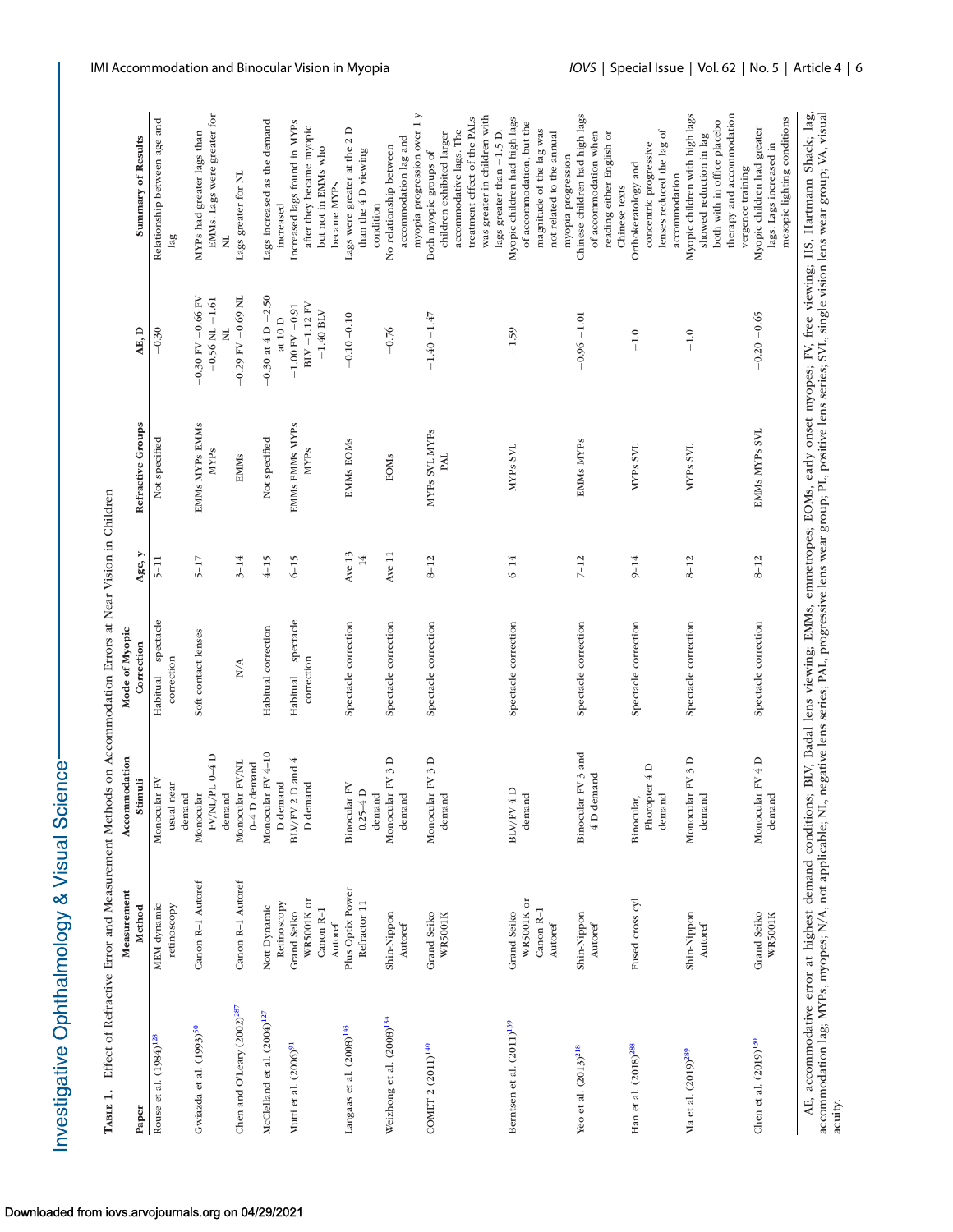| <b>こくこのこく こう</b><br>ì   |
|-------------------------|
| <b>&amp; Visua</b>      |
| in diam<br>5<br>s<br>14 |
| ここまくてき<br>١             |

| ï<br>)<br>i<br>i<br>l                                                                                       |
|-------------------------------------------------------------------------------------------------------------|
| l<br>I<br>֘֒<br>I<br>I<br>Ì                                                                                 |
| j<br>ì                                                                                                      |
| l<br>I<br>ׇ֖֖֖֦֦֧֦֦֦֚֚֚֚֚֚֚֚֚֚֚֚֚֬֕֘֡֡֡֡֡֡֬֡֬֓֡֬֓֡֡֬֓֞֡֡֬֓֞֡֬֓֞֓֡֬֓֞֓֞֬֬֓֞֬֓֞֬֞֓֞֬֝֓֞֬֝֬֓֞֬֝֓֞֬֝֞<br>I<br>i |
| ļ<br>j<br>İ<br>n Ta<br>۱<br>֕<br>i<br>I<br>ī                                                                |

<span id="page-6-0"></span>

|                                     |                            |                                 | Mode of                |           |             |                     |            |                                      |                                                         |
|-------------------------------------|----------------------------|---------------------------------|------------------------|-----------|-------------|---------------------|------------|--------------------------------------|---------------------------------------------------------|
|                                     | Measurement                |                                 | Myopic                 |           | Refractive  |                     |            |                                      |                                                         |
| Paper                               | Method                     | Stimuli<br>Accommodation        | Correction             | Age, y    | Groups      | AE (D)              | <b>AEI</b> | <b>ASRC</b>                          | Summary of Results                                      |
| McBrien and                         | Canon R-1                  | Binocular free viewing          | Soft contact           | $18 - 23$ | <b>EMMs</b> | $-0.54$             |            |                                      | EOMs and LOMs had greater lags                          |
| Millodot, (1986) <sup>49</sup>      | Autoref                    | $(FV)$ 0-5 D demand             | lenses                 |           |             |                     |            | than EMMs                            |                                                         |
|                                     |                            |                                 |                        |           | <b>EOMs</b> | $-0.69$             |            |                                      |                                                         |
|                                     |                            |                                 |                        |           | LOMS        |                     |            |                                      |                                                         |
| Bullimore et al.                    | Canon R-1                  | Monocular FV/NL/PL 1-5          | Soft contact           | $19 - 23$ | <b>EMMs</b> | $-0.83$<br>$-0.60$  |            | LOMs had greater lags for            |                                                         |
| $(1992)^{290}$                      | Autoref                    | D demand                        | lenses                 |           |             |                     |            |                                      | passive tasks at high demands                           |
|                                     |                            |                                 |                        |           | LOMS        | $-0.73$             |            |                                      |                                                         |
| Abbott et al. (1998) <sup>57</sup>  | Canon <sub>R-1</sub>       | Monocular FV/NL/PL 0-4          | Soft contact           | $18 - 31$ | <b>EMMs</b> | $0.01$ NL           |            |                                      | Progressing MYPs had greater                            |
|                                     | Autoref                    | D demand                        | lenses                 |           |             |                     |            |                                      | lags for NL conditions only                             |
|                                     |                            |                                 |                        |           | SMs PMs     | $0.01\ \mathrm{NL}$ |            |                                      |                                                         |
|                                     |                            |                                 |                        |           |             | $-0.52$             |            |                                      |                                                         |
|                                     |                            |                                 |                        |           |             | $\Xi$               |            |                                      |                                                         |
| Jiang and Morse                     | Canon R-1                  | Monocular Badal lens            | Soft contact           | $20 - 30$ | <b>EMMs</b> |                     |            | All 3 refractive groups had<br>0.74  |                                                         |
| $(1999)$ <sup>291</sup>             | Autoref                    | viewing BLV up to $5$ D demand  | lenses or              |           |             |                     |            | similar lags                         |                                                         |
|                                     |                            |                                 | spectacles             |           |             |                     |            |                                      |                                                         |
|                                     |                            |                                 |                        |           | <b>SMs</b>  |                     |            | 0.77                                 |                                                         |
|                                     |                            |                                 |                        |           | PMs         |                     |            | $0.67$                               |                                                         |
| Rosenfield et al.                   | Canon <sub>R-1</sub>       | Binocular FV 0-5 D              | Soft contact           | $21 - 27$ | <b>EMMs</b> | $-0.34$ FV          |            | Greater lags found in stable<br>0.99 |                                                         |
| $(2002)^{292}$                      | Autoref                    | demand                          | lenses                 |           |             |                     |            |                                      | MYPs than initial EMMs and                              |
|                                     |                            |                                 |                        |           |             |                     |            |                                      | $\overline{\phantom{0}}$<br>MYPs that progressed over a |
|                                     |                            |                                 |                        |           |             |                     |            | y period                             |                                                         |
|                                     |                            |                                 |                        |           | <b>SMS</b>  | $-0.34$ FV          |            | 0.96                                 |                                                         |
|                                     |                            |                                 |                        |           | PMs         | $-0.20$ FV          |            |                                      |                                                         |
| Subbaram and                        | Canon R-1                  | Monocular BLV 0-4 D             | Spectacles             | $20 - 30$ | <b>EMMS</b> | $-0.29$             |            | Small lags found in both             |                                                         |
| Bullimore (2002) <sup>65</sup>      | Autoref                    | demand                          |                        |           |             |                     |            | refractive groups                    |                                                         |
|                                     |                            |                                 |                        |           | PMs         | $-0.29$             |            |                                      |                                                         |
| Seidel et al. (2003) <sup>293</sup> | Canon R-1                  | Monocular BLV 0-4.5 D<br>demand | Soft contact           | $17 - 26$ | <b>EMMs</b> |                     |            | 0.81                                 | All 3 groups had similar lags but                       |
|                                     | Autoref                    |                                 | lenses                 |           |             |                     |            |                                      | greater response variability in                         |
|                                     |                            |                                 |                        |           |             |                     |            | the myopic groups                    |                                                         |
|                                     |                            |                                 |                        |           | LOMS        |                     |            | 0.81                                 |                                                         |
|                                     |                            |                                 |                        |           | <b>EOMs</b> |                     |            | 0.80                                 |                                                         |
| Hazel et al. (2003) <sup>294</sup>  | Autoref SRW<br>Shin-Nippon | Monocular NL 0-4 D<br>demand    | Soft contact<br>lenses | $18 - 27$ | <b>EMMs</b> | $-0.72$             |            | Lags greater when measured           | with the autorefractor when                             |
|                                     | Wavefront<br>5000          |                                 |                        |           |             |                     |            |                                      | adjusted for similar pupil size                         |
|                                     | Sensor (HS)                |                                 |                        |           |             |                     |            |                                      |                                                         |

Тавіе 2.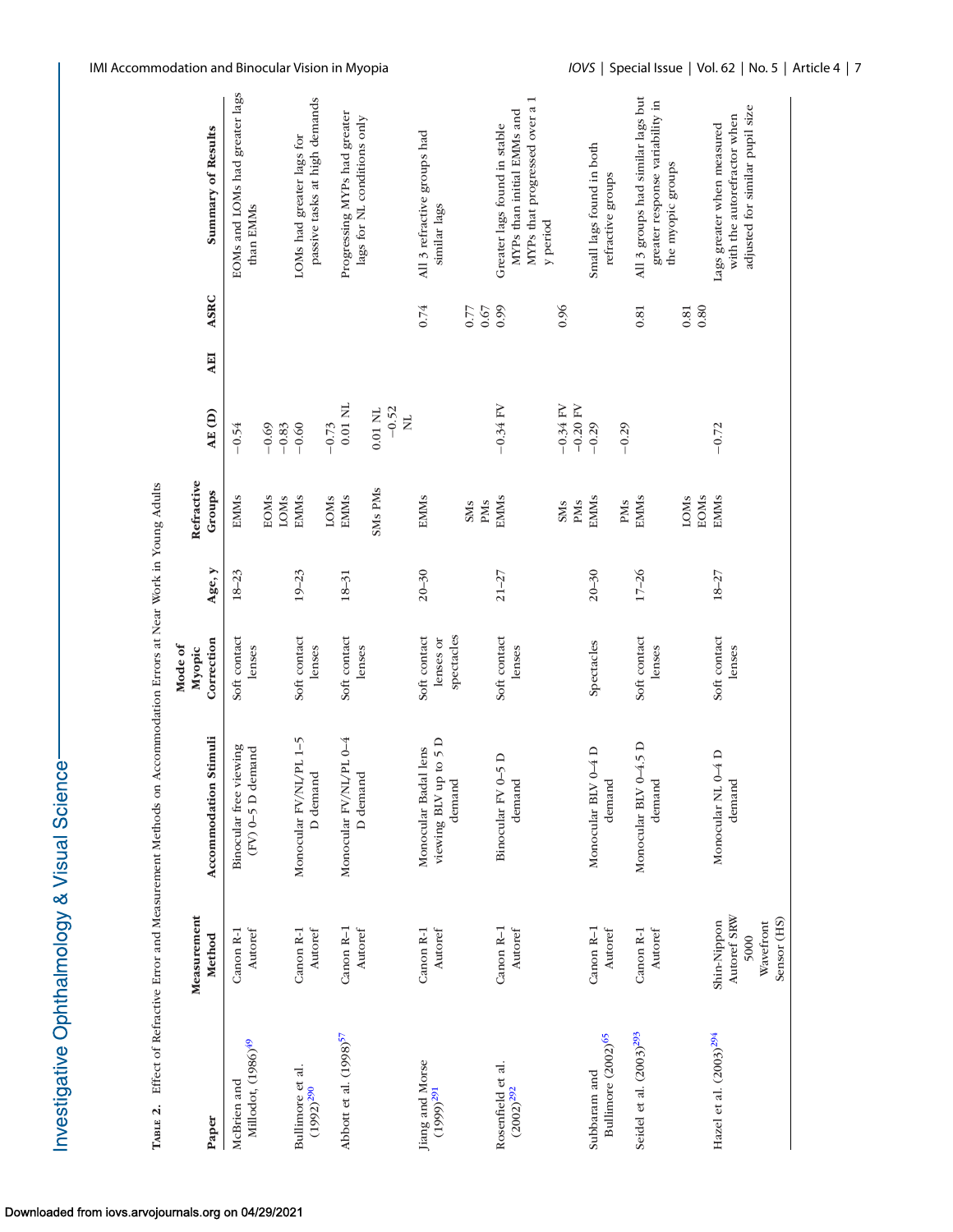| Paper                             | Measurement<br>Method              | Accommodation Stimuli                             | Correction<br>Myopic                | Age, y    | Refractive<br>Groups             | AE (D)                              | ASRC<br><b>AEI</b> | Summary of Results                                                                                       |
|-----------------------------------|------------------------------------|---------------------------------------------------|-------------------------------------|-----------|----------------------------------|-------------------------------------|--------------------|----------------------------------------------------------------------------------------------------------|
|                                   |                                    |                                                   |                                     |           | EMMs<br>MYP <sub>s</sub><br>MYPs | $-0.50$ HS<br>$-0.43$ HS<br>$-1.01$ |                    |                                                                                                          |
| Nakatsuka et al.<br>$(2003)^{54}$ | autorefractor<br>Open field        | Monocular FV 2-6.25 D<br>demand                   | correction<br>spectacle<br>Habitual | $19 - 38$ | <b>EMMs</b>                      |                                     | 1.02               | Good accommodative accuracy<br>in both refractive groups                                                 |
|                                   |                                    |                                                   |                                     |           | EOMS                             |                                     | 1.05               |                                                                                                          |
| Schmid et al.<br>$(2005)^{295}$   | Autoref SRW<br>Shin-Nippon<br>5000 | Monocular BLV 4 D<br>$\overline{\sigma}$<br>deman | Soft contact<br>lenses              | $18 - 25$ | <b>EMMs</b>                      | 0.29                                |                    | for smaller targets at the same<br>lags, response more accurate<br>EMMs and MYPs had similar<br>distance |
|                                   |                                    |                                                   |                                     |           | MYPs                             | 0.33                                |                    |                                                                                                          |
| Day et al. (2006) <sup>296</sup>  | Autoref SRW<br>Shin-Nippon<br>5000 | Monocular BLV 0-4 D<br>demand                     | Soft contact<br>lenses              | Ave 22    | <b>EMMs</b>                      |                                     | 0.73               | EMMs and LOMs had greater lags<br>than the EOMs                                                          |
|                                   |                                    |                                                   |                                     | Ave 22    | <b>EOMS</b>                      |                                     |                    |                                                                                                          |
|                                   |                                    |                                                   |                                     |           |                                  |                                     | 0.86               |                                                                                                          |
|                                   |                                    |                                                   |                                     | Ave 28    | LOMS                             |                                     |                    |                                                                                                          |
|                                   |                                    |                                                   |                                     |           |                                  |                                     | 0.70               |                                                                                                          |
| Allen and O'Leary                 | Power refractor                    | Monocular and Binocular                           | Habitual                            | $18 - 25$ | <b>EMMs</b>                      |                                     |                    | Increased binocular lags with                                                                            |
| $(2006)$ <sup>59</sup>            |                                    | FV 3 D demand                                     | correction                          |           |                                  |                                     | 0.35               | increasing degree of myopia                                                                              |
|                                   |                                    |                                                   |                                     |           | EOMS                             |                                     | 0.41               |                                                                                                          |
|                                   |                                    |                                                   |                                     |           | LOMS                             |                                     |                    |                                                                                                          |
| Harb et al. (2006) <sup>162</sup> | Power refractor                    | FV 3.5 D demand                                   | Soft contact                        | $22 - 28$ | <b>EMMs</b>                      | $-0.99$                             |                    | Myopes had greater variability in                                                                        |
|                                   |                                    |                                                   | lenses                              |           |                                  |                                     |                    | their accommodation response                                                                             |
|                                   |                                    |                                                   |                                     |           |                                  |                                     |                    | and had larger lags at greater                                                                           |
|                                   |                                    |                                                   |                                     |           |                                  |                                     |                    | reading distances                                                                                        |
|                                   |                                    |                                                   |                                     |           | <b>MYPs</b>                      | $-0.99$                             |                    |                                                                                                          |
| Sreenivasan                       | COAS                               | Monocular plus 3                                  | Spectacle                           | $18 - 25$ | <b>EMMs</b>                      | $-0.70$                             |                    | MYPs showed greater lags but                                                                             |
| et al. $(2013)^{297}$             | Aberrometer                        | Binocular tasks 1-5 D                             | correction                          |           |                                  |                                     |                    | had better near VA than EMMs                                                                             |
|                                   |                                    | demand                                            | equivalent                          |           |                                  |                                     |                    |                                                                                                          |
|                                   |                                    |                                                   |                                     |           | MYP <sub>s</sub>                 | $-1.20$                             |                    |                                                                                                          |

**TABLE 2.** Continued

TABLE 2. Continued

Investigative Ophthalmology & Visual Science-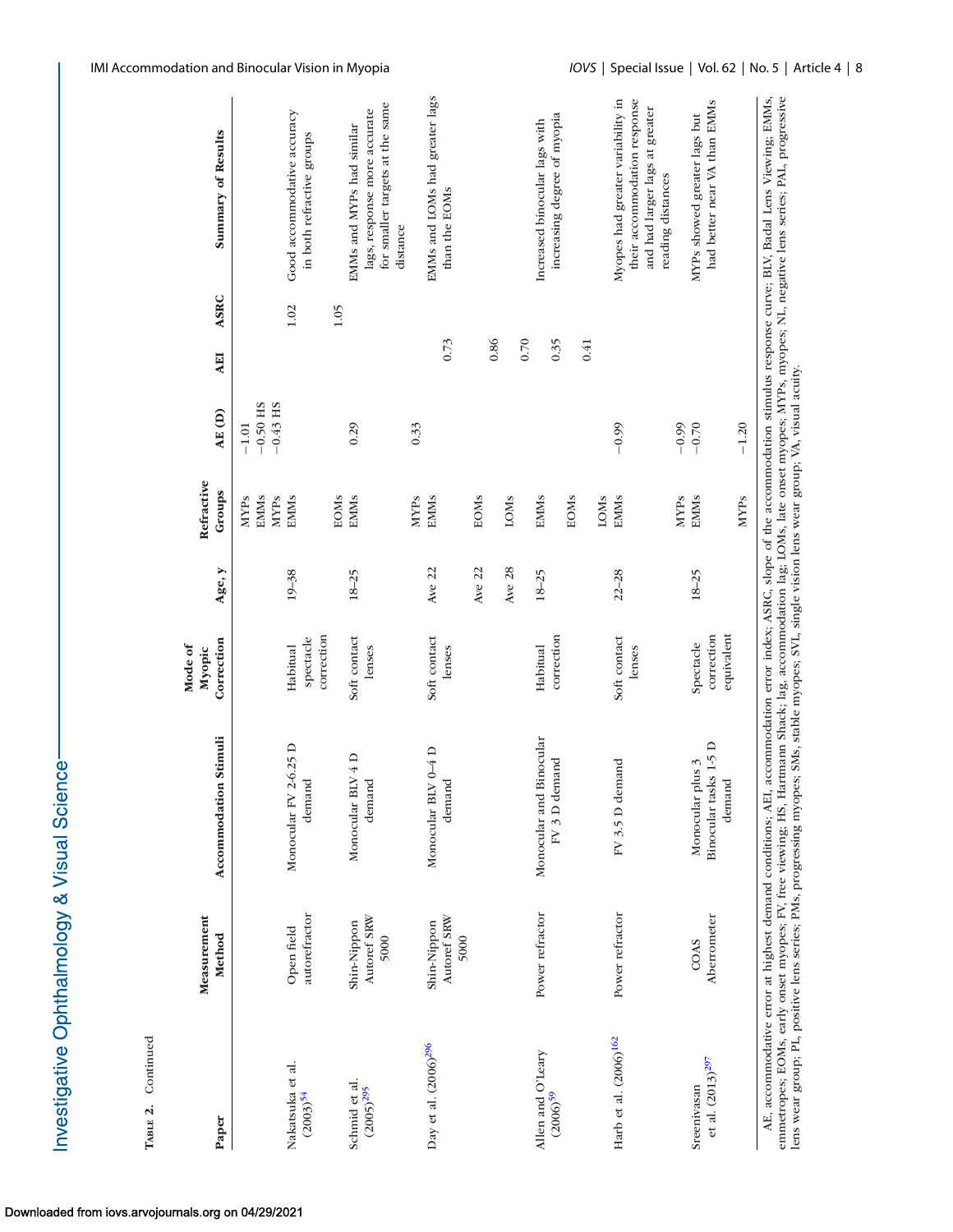improved accommodation-convergence balance. The accommodative lag hypothesis in myopia thus remains contentious and warrants further investigation.

#### **Accommodative Instability**

Besides inaccuracies in accommodation, it seems that accommodative instability (as assessed by objective dynamic accommodation recordings to different dioptric targets) may be important in myopia development as both children<sup>142,143</sup> and adults $144$  with myopes showing less stable accommodation responses. Unstable accommodation responses would prevent the formation of a steady clear retinal image, with possible consequences for myopia development and progression.

### **Near Induced Transient Myopia**

Another important characteristic of the accommodation response is that, after prolonged exposure to a near stimulus, there is normally a delay in accommodation relaxation when the person looks far away, termed "near work induced transient myopia." Retinal defocus induced by near work induced transient myopia is larger and persists for longer in late-onset<sup>[145](#page-16-0)</sup> and progressing<sup>146,147</sup> adult myopes and children in whom it lasts longer, $148$  indicating a possible contributing factor to permanent myopia. $149$  Interestingly, near work induced transient myopia is also increased in the more myopic eye compared with the fellow less myopic eye of anisomyopes[.150](#page-16-0)

#### **Near-Peripheral Vision and Accommodation**

Relative peripheral refraction, measured as the difference between foveal and peripheral refractive error, is known to have a significant influence on myopia development and control.<sup>151,152</sup> Myopes tend to have hyperopic relative peripheral refraction ,whereas hyperopes have a myopic relative peripheral refraction. $132,152$  Changes in the shape of the eye with accommodation and accommodative lag could further influence the peripheral refractive error and also aberration changes with accommodation may effect off-axis refractive errors during accommodation. Myopes are likely to have larger ciliary muscle mass[,78](#page-14-0)[,153–155](#page-16-0) therefore accommodation could lead to an expansion in the dimensions of the myopic eye due to the force created by the larger ciliary muscle. This would lead to changes in relative peripheral refraction in myopes. As previously discussed, evidence on clinically significant changes in axial length and central refractive error with near work is equivocal. $156-158$  Discrepancies in these studies can be attributed to the level of myopia in the participants and the techniques used, with significant differences in high myopes. Accommodation has been shown to induce the ocular shape to become more prolate.<sup>159</sup> The changes in relative peripheral refraction with accommodation are modest and are relatively similar in myopes and emmetropes[.157,160,161](#page-16-0) Yet, the larger accommodative lags present during near work (which might be higher in myopic children due to the close working distances adopted) would increase the peripheral hyperopic defocus further in myopic eyes. $162$ 

Sensitivity to defocus in the peripheral retina is expected to be lower than the central retinal sensitivity. Cone and ganglion cell density and visual quality decreases with field angle, so peripheral visual resolution is low and has lower sensitivity to defocus. The depth of focus at a peripheral field of up to 45 degrees remains around  $\pm 1$  D<sup>163</sup>; therefore, any changes in the peripheral focus of over  $\pm 1$  D are likely to be perceived as defocussed in the peripheral retina and could disrupt the emmetropization process. Postural control is a requisite in maintaining a stable body and to ensure safety and prevent injuries and the visual system contributes significantly to postural stability.<sup>164,165</sup> Myopes show a higher postural instability to peripheral stimuli and distortions presented in the stimuli than emmetropes, further indicating that the peripheral vision in myopes is likely to be more sensitive than in emmetropes. $166$  It has been shown that myopes display an asymmetry to defocus being less sensitive to negative defocus (hyperopic) than positive (myopic) defocus in both peripheral and central vision compared with a more symmetrical response in emmetropes. $167-169$  It has also been suggested that the eye derives the odd error cues for the direction of defocus using the oblique astigmatic foci (difference between radial and tangential foci) in the peripheral vision.<sup>135</sup>

Stimuli falling on the peripheral retina can elicit an accommodative response. $170-172$  However, the accuracy of accommodative response progressively reduces with retinal eccentricity. Hartwig et al.<sup>172</sup> found that relative to accommodative stimulus-response slope to central targets, the rate of reduction in slope with peripheral accommodative stimuli was lower in myopes when compared with emmetropes. This finding supports previous studies that indicate that the peripheral retina in myopes is more sensitive to hyperopic defocus than emmetropes up to field angles of at least 15 degrees. Although these studies show that the peripheral retina can alter the accommodation response of the eye, the exact nature of the response and how this might summate with the stimuli falling on different regions of the retina is still unclear.

# **Sensitivity to Blur: Detection and Discrimination Thresholds**

Blur sensitivity is decreased in adults with myopia, $173,174$ and the detrimental effect of central attention in peripheral vision is also larger in myopia. $175$  Schmidt et al. $176$  measured children's ability to detect blur and found no differences among refractive groups, but they did not evaluate blur discrimination. More recently, Labhishetty et al.<sup>177</sup> showed that even though children with progressive myopia show increased depth of focus, they do not show increased blur detection thresholds. The effect of blur adaptation<sup>178,179</sup> on blur sensitivity is also larger in early onset myopes compared to emmetropes, $180$  although this effect may only occur with isolated letters, $\frac{181}{181}$  perhaps due to lateral masking, and it is dependent on the lateral extent of the stimulus.<sup>182</sup> These findings suggest that the reduced sensitivity to defocus in myopia may be compensated with higher level adaptation processes to preserve the subjective clarity even in the presence of decreased retinal image quality.<sup>177</sup> One limitation is the lack of consideration of whether myopes regularly wore their full correction, thus potentially impacting on adaption.

Current models of refractive error development agree on the importance of image quality across the retina to guide emmetropization, not only at the fovea.<sup>183-187</sup> It appears that a balance across the retina is critical for normal emmetropization; peripheral blur, with or without clear central vision, may induce myopia.<sup>184-188</sup> Retinal defo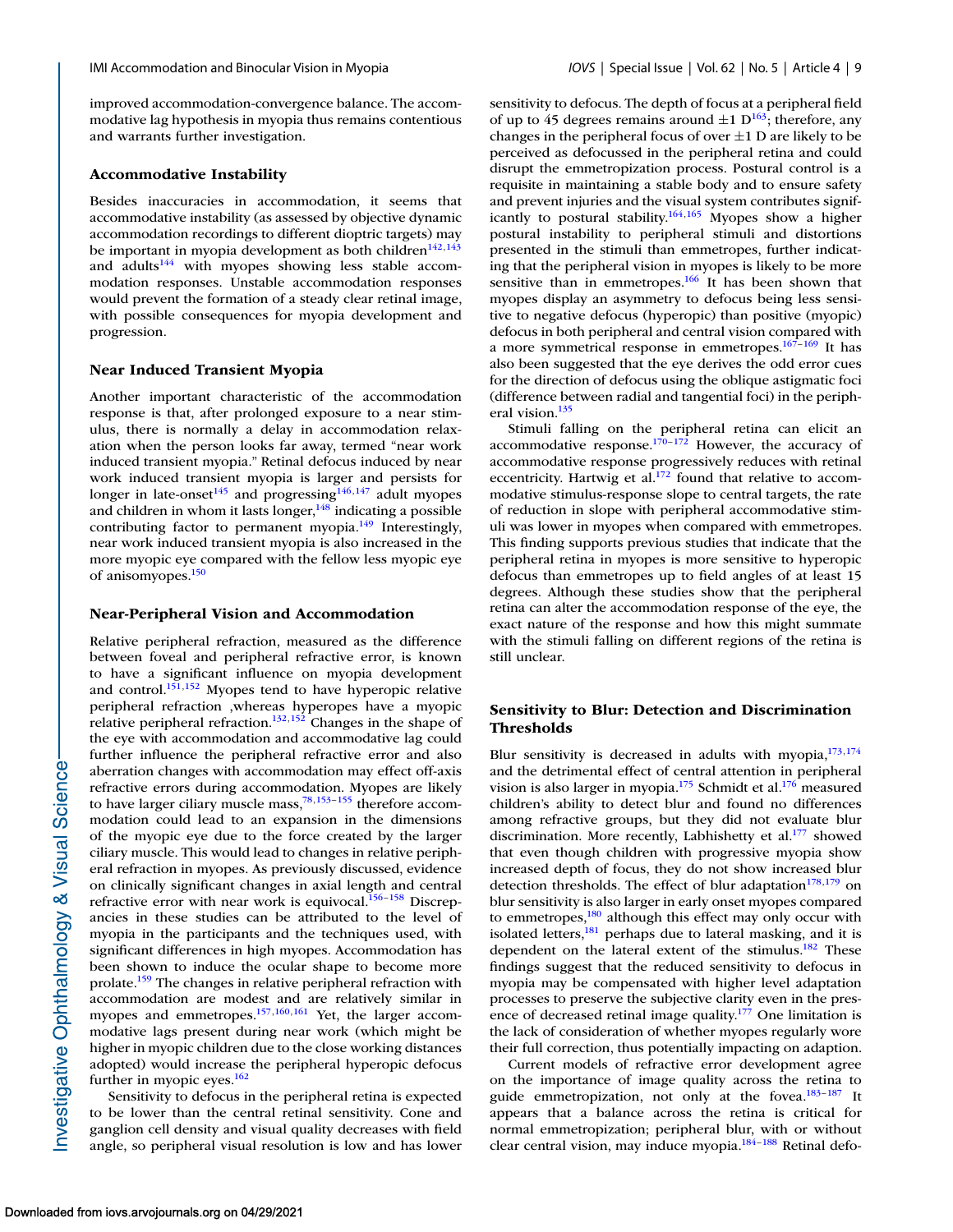cus is known to decrease peripheral sensitivity, particularly to low light level stimuli.<sup>189</sup> The human decoding system for blur is tuned for low and mid-spatial frequencies and appears to be located in the retinal near periphery (up to 15 degrees). $182,190,191$  Accommodation can also be elicited by near peripheral defocus, $192,193$  and myopes may demonstrate less effective peripheral accommodation. $194$ 

Greater losses of peripheral function have been noted in myopes than emmetropes,  $195-197$  probably due to retinal expansion[.198](#page-17-0) Myopes also show a greater degree of adaptation to peripheral blur,<sup>199</sup> and, unlike emmetropes, myopes do not show a constant pattern of peripheral defocus during accommodation[.192](#page-17-0) Differences in sensitivity to myopic and hyperopic defocus in the periphery are only seen in myopes, indicating different effects of radial and tangential blur during emmetropization.<sup>200</sup>

## **Spatial Frequency and Contrast Cues in Accommodation**

Reading often requires viewing high-contrast text at close distances for prolonged periods. Spatial frequency and contrast of reading text are often limited in range when compared to natural scenes, which can lead to further spatial and contrast adaptation[.122](#page-15-0) Myopes show a reduced sensitivity to defocus blur when compared with nonmyopes[.168,169,201,202](#page-17-0) The reduction in blur sensitivity diminishes the effect of accommodative lag on visual performance and increases blur and contrast adaptation in uncorrected myopes.<sup>203</sup> Contrast adaptation leads to a decrease in contrast sensitivity at a specific spatial frequency after viewing high-contrast targets of a similar spatial frequency.<sup>204</sup> The adaptation effect increases with time and a longer adaptation period requires a longer recovery period.<sup>205,206</sup> A degraded retinal image as a consequence of contrast adaptation may lead to perceptual blur, which in turn could result in myopia development.<sup>207</sup> During reading tasks, contrast adaptation is expected to reduce contrast sensitivity to spatial frequencies similar to the row or stroke frequency of the text.<sup>208</sup> Studies on myopic children and adults have shown that myopes demonstrate a significantly higher level of contrast adaptation (nearly 2 times) in comparison to emmetropes.<sup>208,209</sup> The contrast adaption was shown at different spatial frequencies in these two studies owing to differences in targets used (paper versus cathode ray tube display) and age of the participants (children versus adults). Nonetheless, the higher contrast adaptation levels, as seen in myopes, are expected to degrade retinal image significantly more in myopes during prolonged near tasks, therefore, possibly contributing to myopia development/progression. However, it is unclear whether these differences in contrast adaptation are a precursor or consequence of myopia.

Contrast adaptation has been shown to occur when the eye is exposed to positive (myopic) defocus but not to negative (hyperopic) defocus, however, the reason for this is currently unknown.<sup>210</sup> In addition, McGonigle et al.<sup>208</sup> found that myopes show higher levels of contrast adaptation after reading text on a cathode ray tube when compared to emmetropes, despite ensuring that there was no accommodative lag present in either group. The contrast adaptation differences between myopes and emmetropes are, therefore, unlikely to be caused due to larger lags seen in myopes when reading. $91,211$  $91,211$ 

In regions where the prevalence of myopia is high, children and adults read both Chinese and English. Chinese characters have a relatively greater content of high spatial frequency components compared to Latin characters.<sup>212</sup> Accommodation to low spatial frequencies (1 c/deg or less) tends to produce higher lags; the optimal accommodative response is produced for spatial frequencies at the peak of photopic contrast sensitivity  $(3-5 \text{ c/deg})^{213-215}$  No systematic differences have been found in accommodative responses of emmetropes and myopes to sinusoidal grating targets of different spatial frequencies, $216$  nor to Chinese and Latin characters.<sup>217</sup>,<sup>218</sup> Contrast adaptation too was similar for Chinese and Latin text, although it was found to be higher in myopes. $209$ 

# **INTERACTIONS OF MONOCHROMATIC ABERRATIONS AND ACCOMMODATION**

Higher-order aberrations affect the visual quality of the eye and provide odd-error signals, which can help the eye detect the direction of defocus thereby contributing to the regulation of accommodation and refractive error development. Spherical aberration can provide odd-error cues to identify the sign of defocus in the central visual field, whereas coma and astigmatism can provide the cues for direction of defocus in the peripheral visual field. $135,219,220$  $135,219,220$  Higher-order aberrations alter in a similar way to spherical and cylindrical refractive errors during emmetropization.<sup>221</sup> The intersubject variability in higher-order aberrations is high and this may be why studies looking at differences in aberrations between myopes and emmetropes have reported inconclusive results, both in cross-sectional and longitudinal studies[.137,138](#page-16-0)[,222](#page-18-0) The interaction between individual higher order aberrations, such as spherical aberration and defocus, is more likely to affect the visual quality and refractive development rather than the absolute magnitude of individual aberrations or the total root mean square error of higher-order aberrations. Higher order aberrations change with accommodation; spherical aberration has been consistently shown to have a negative shift with accommodation in young indi-viduals with a greater change in myopes.<sup>138,[223](#page-18-0)</sup> Negative spherical aberration can improve image quality when it interacts with myopic defocus and can degrade image quality when combined with hyperopic defocus as produced by accommodative lag[.220](#page-18-0) It is therefore hypothesized that the higher accommodative lags during extended periods of near work in myopes, when combined with the negative spherical aberration produced during accommodation, would interact and degrade retinal image quality further in myopes more than that in emmetropes who experience lower lags during near work.

## **Color Based Cues**

Longitudinal chromatic aberration can extend the best focus of the eye by approximately 2.0 D and, hence, can also provide the odd error cue for accommodation and emmetropization [\(Fig. 3\)](#page-10-0). Accommodative response in humans also varies with wavelength, with the eye accommodating more for longer wavelength and showing an approximately 1.0 D difference in response across the visible spectrum.<sup>224</sup> The difference in contrast produced due to longitudinal chromatic aberration between long and short-wavelength light can also help detect the direction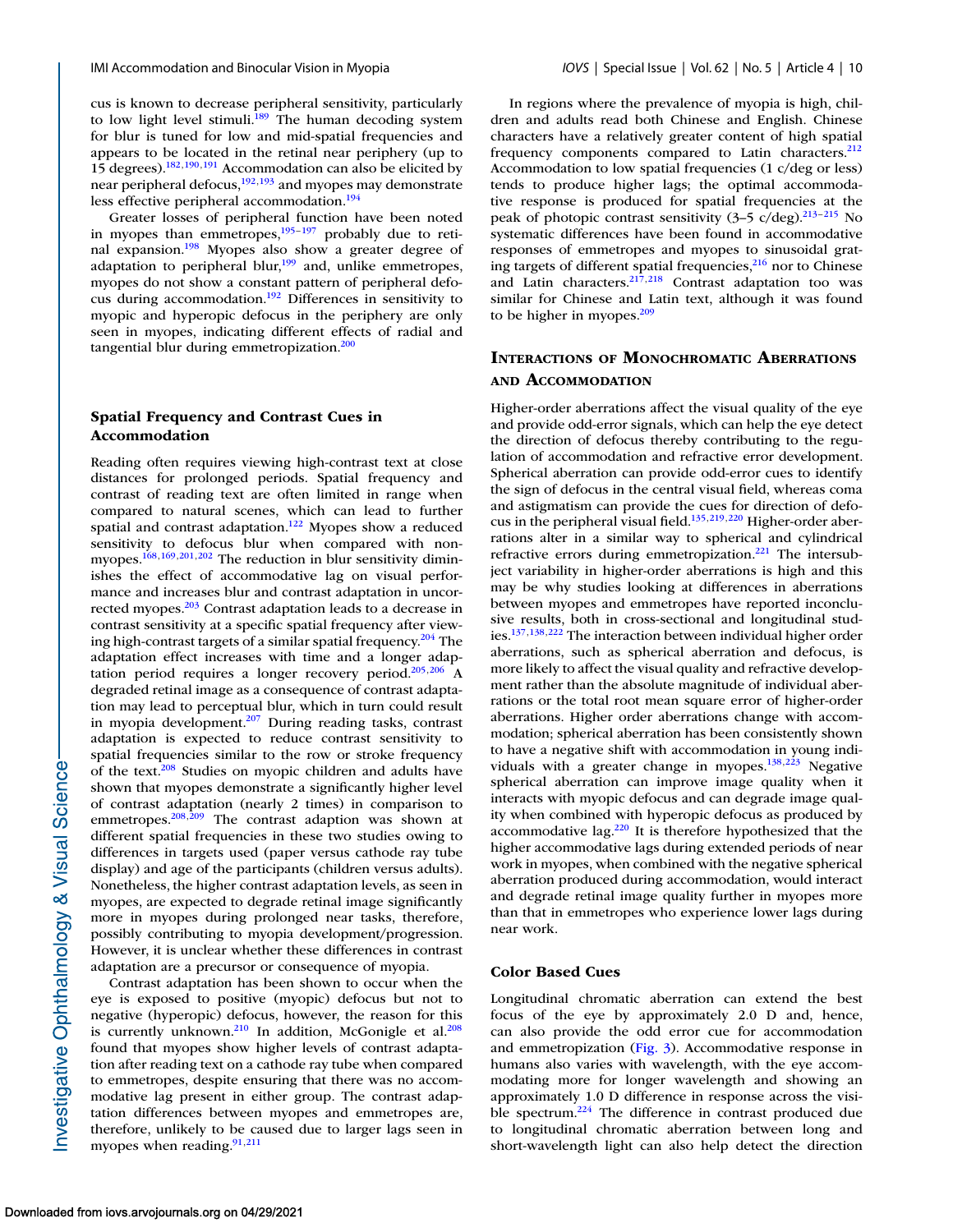<span id="page-10-0"></span>

**FIGURE 3.** The visual stimulus from chromatic aberration in longitudinal (along the optic axis) and transverse (affecting the peripheral retinal image) planes. Copyright © 2021 by IMI.

of defocus[.225](#page-18-0) Although the eye can accommodate and emmetropize in the absence of chromatic cues, as shown by the monochromatic light studies in animals, the presence of chromatic signals seems to increase the response accuracy of both emmetropization and accommodation systems.<sup>226</sup> It has been hypothesized that the myopic eye emmetropizes to reach optimal focus using either the red/green color sensitive mechanism or the luminance sensitive mechanism, relative to the optimal focus for the blue/yellow color, which is more myopically defocused.<sup>227</sup> This hypothesis is supported by the fact that myopes show increased sensitivity to long wavelength cone contrast and reduced sensitivity to short wavelength cone contrast when compared to emmetropes.<sup>228</sup> However, how this translates to a mechanism for myopia development is unclear.

## **NEAR WORK POSTURE**

Near working distances tend to be between 10 and 40 cms in 6 to 11-year-old children and children with habitually short reading distances are likely to have higher magnitudes of myopia.<sup>4,229-231</sup> The relatively short near working distances in addition to the asymmetric head posture, as adopted by most children, can lead to differences in accommodative demands between the two eyes. As the reading distance is reduced, the intraocular difference in accommodative demand increases with all spatially extended tasks.<sup>232</sup> As the working distance gets closer, the head tilt increases.<sup>129[,233](#page-18-0)</sup> With a head tilt, one eye would consistently encounter higher time-averaged accommodative demand than the other eye leading to anisoaccommodative demand. As accommodation is a binocular process, aniso-accommodation is likely to be rather small (0.25 D or less) between the two eyes. $234,235$  Therefore, substantial levels of blur can be perceived by the eye when the aniso-accommodative demand is coupled with high accommodative lags. Further, this nonuniform distribution of dioptric stimuli during near work could also exacerbate the effect of defocus in peripheral vision, particularly so when head tilts occur.

Working distance, head posture, and eye movements have been shown to be similar in adult myopes and emmetropes over relatively short periods of reading tasks.<sup>236-238</sup> However, myopic Chinese children have been shown to have significantly closer working distances during near tasks, which tend to be closest with video game tasks on hand held devices.<sup>233</sup> Working distance also reduces with increased attention and concentration. $231$  This could reduce the working distance with hand held devices when compared to previous studies conducted with paper based reading tasks. The closer working distances would lead to yet higher accommodative lags, further degrading vision particularly at higher spatial frequencies.

# **DIFFERENCES IN INDOOR AND OUTDOOR ENVIRONMENTS AS RELATED TO ACCOMMODATION**

It is well established that spending more time outdoors prevents myopia development and progression.<sup>239-[257](#page-19-0)</sup> One significant difference of outdoor versus indoor environments is the level and uniformity of dioptric blur across the retina<sup>190</sup>; objects are typically further away so there is less dioptric variation across the visual scenes in outdoor environments and pupil miosis is greater due to higher illumination levels leading to a greater depth of focus, therefore, less accommodative response is demanded.

#### **Binocular Vision**

Binocularity is important in the formation of the retinal image. Binocularity improves the accommodative response to defocus, $258$  and, in turn, blur due to defocus is a useful cue in binocularity.<sup>259,260</sup> This effect may be different in myopes.<sup>261</sup> Although emmetropization signals are found locally at the retinal level, binocular vision may play a significant role in retinal image focus and therefore in emmetropization and potentially for myopia development. Blur sensitivity, for example, is reduced in myopes under monocular but not binocular conditions.<sup>173</sup> Myopes also show reduced stereopsis with flickering stimuli and greater binocular imbalance compared with emmetropes. $262$  Night myopia, or tonic accommodation, is reduced under binocular conditions $263$  and the accommodative gain is different with a translucent occluder over the nonviewing eye than binocularly in emmetropes but not in myopes.<sup>264</sup>

One method to clinically measure disturbances of binocular vision is the magnitude of the accommodativeconvergence to accommodation (AC/A) ratio. Higher AC/A ratios have been documented in myopic children compared to emmetropic children.<sup>265</sup> Studies have found the AC/A ratio to be elevated prior to myopia onset $126$  and as early as 4 years prior to myopia onset.<sup>266</sup> The AC/A ratio has been found to reach its peak at myopia onset and remain both stable and raised through at least 5 years after myopia onset. The increased AC/A ratio in myopic children could result from a higher gain of the cross-link from accommodation to convergence, or it could represent an increased effort required per diopter of accommodative output, even if the accommodative convergence cross-link gain relationship may be relatively constant. Mutti and colleagues found a higher AC/A ratio correlated with a greater lag of accommodation, but was not associated with a faster rate of myopia progression.<sup>266</sup> This effect may be related to the observed changes in the ciliary muscle between myopes and emmetropes. $78,153$  $78,153$ The effect of refractive error on phoria and AC/A is summarized in [Table 3.](#page-11-0)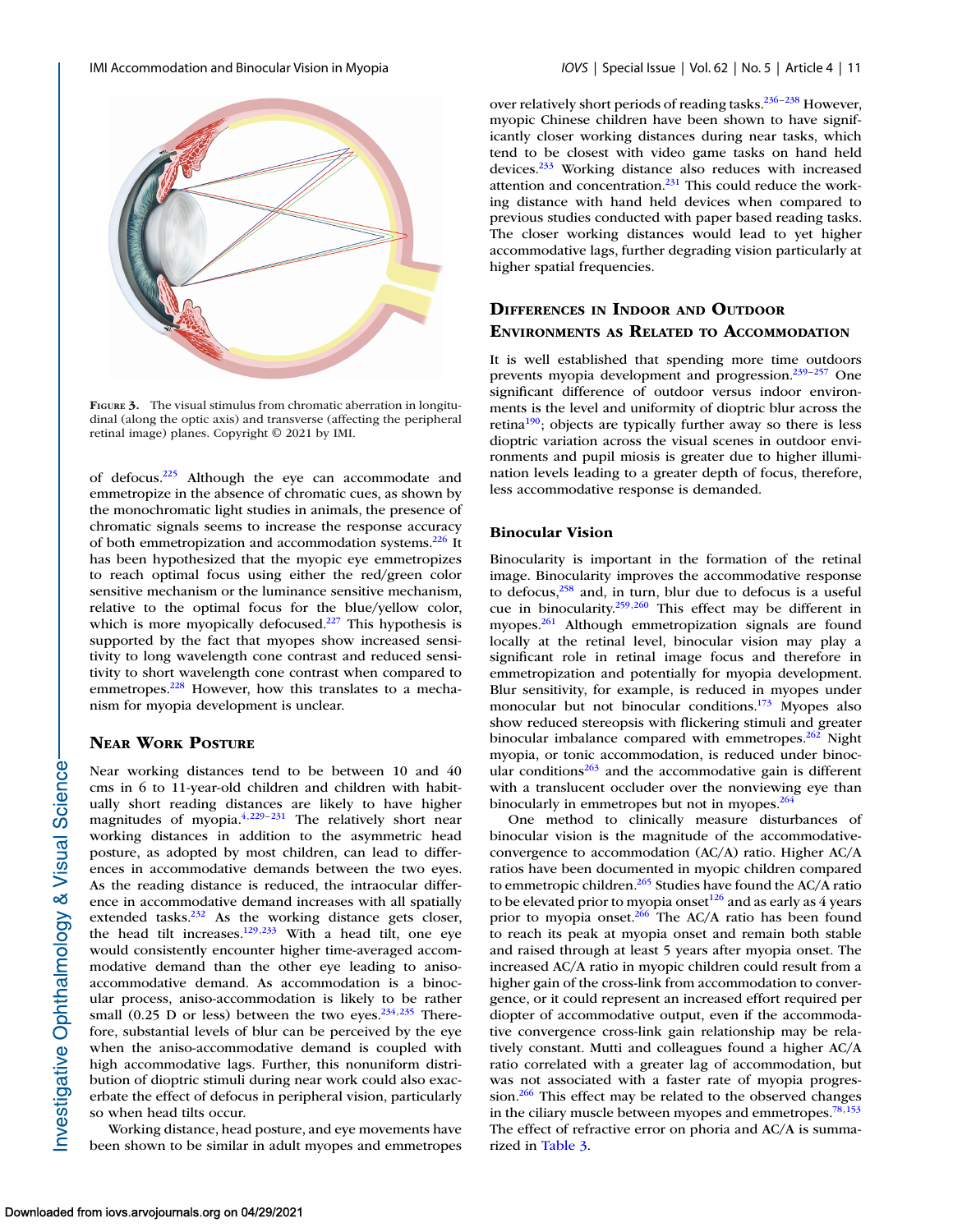| りくとうごくしょ<br>j<br>;                             |
|------------------------------------------------|
|                                                |
|                                                |
| ֧ <u>֓</u> ֪֪֪֪֪֪֪֪֪֪֪֪֪֪֪֪֪֪֪֪֪֪֪֪֪֪֪֪֪֪֪֪֪֧֓ |
| ミニキCてこもく                                       |

<span id="page-11-0"></span>

| Тавье 3.                                          | Effect of Refractive Error on Phoria and AC/A in Children and Young Adults |                              |           |                     |                              |                        |                                                             |
|---------------------------------------------------|----------------------------------------------------------------------------|------------------------------|-----------|---------------------|------------------------------|------------------------|-------------------------------------------------------------|
| Paper                                             | Measurement Method                                                         | Mode of Myopic<br>Correction | Age, y    | Refractive Groups   | Phoria $(\triangle)$<br>Near | AC/A (A/D)<br>Response | Summary of Results                                          |
| Gilmartin (1987) <sup>298</sup><br>Rosenfield and | IR Autoref and Maddox rod                                                  | Trial frame and<br>lenses    | 18-27     | <b>EMMs</b>         |                              | 3.0                    | LOMs than EOMs than<br>Higher AC/A ratios in<br><b>EMMs</b> |
|                                                   |                                                                            |                              |           | LOMS<br><b>EOMs</b> |                              | 3.9                    |                                                             |
|                                                   |                                                                            |                              |           |                     |                              | 4.6                    |                                                             |
| $Goss(1991)^{299}$                                | Canon R-1 Autoref von Graefe                                               | Trial frame and              | $6-15$    | <b>EMMs</b>         | $-2$ $\cos$                  |                        | Onset of myopia preceded                                    |
|                                                   | phoria                                                                     | lenses                       |           | Became MYPs         | $+1$ eso                     |                        | by vergence changes                                         |
| Jiang (1995) <sup>300</sup>                       | Canon R-1 Autoref Phoria method                                            | Trial frame and              | 18-27     | EMMs                |                              | 0.9                    | Higher AC/A ratios in                                       |
|                                                   | not mentioned                                                              | lenses                       |           |                     |                              |                        | EMMs that became                                            |
|                                                   |                                                                            |                              |           | Became MYPs         |                              | 1.4                    | Myopes                                                      |
| Gwiazda et al. (1999) <sup>301</sup>              | Canon R-1 Autoref with attached                                            | Trial frame and              | $6 - 14$  | EMMS                |                              | 3.9                    | Higher AC/A ratios in                                       |
|                                                   | motorized Risley prism and<br>Maddox rod                                   | lenses                       |           |                     |                              |                        | myopic children                                             |
|                                                   |                                                                            |                              |           | MYPs                |                              | 6.4                    |                                                             |
| Mutti et al. (2000) <sup>265</sup>                | Simultaneous accommodation and                                             | Habitual                     | $6 - 14$  | <b>EMMs</b>         |                              | 3.9                    | Higher AC/A ratios in                                       |
|                                                   | Autoref Purkinje images I and IV<br>vergence measures Canon R-1            | correction                   |           |                     |                              |                        | myopic children                                             |
|                                                   |                                                                            |                              |           | <b>MYPs</b>         |                              | 6.4                    |                                                             |
| Chen et al. (2003) <sup>302</sup>                 | Shin-Nippon Autoref with Howell                                            | Trial frame and              | 8-12      | EMMs                | $-0.7$ exo                   | $\mathbf{\sim}$        | AC/A ratios and phoria                                      |
|                                                   | Dwyer Card                                                                 | lenses                       |           |                     |                              |                        | were similar in EMMs<br>and MYPs                            |
|                                                   |                                                                            |                              |           | <b>MYPs</b>         | $-1.0$ exo                   |                        |                                                             |
| Gwiazda et al. (2005) <sup>126</sup>              | Canon R-1 Autoref with attached                                            | Trial frame and              | $6 - 18$  | <b>EMMs</b>         | $-2.9$ exo                   | $\frac{2}{7}$          | Elevated AC/A in EMMs                                       |
|                                                   | motorized Risley prism and                                                 | lenses                       |           |                     |                              |                        | who became myopic, 2                                        |
|                                                   | Maddox rod                                                                 |                              |           |                     |                              |                        | y prior to onset                                            |
|                                                   |                                                                            |                              |           | Became MYPs         | $-0.4$ exo                   | $\frac{2}{3.5}$        |                                                             |
| Allen and O'Leary                                 | PowerRefractor with a Bernell                                              | Trial frame and              | 18-22     | <b>EMMS</b>         |                              |                        | Elevated AC/A not related                                   |
| $(2006)^{59}$                                     | Muscle Imbalance Measure (MIM)<br>test card and Maddox rod                 | lenses                       |           |                     |                              |                        | to myopia progression                                       |
|                                                   |                                                                            |                              |           | <b>EOMS</b>         |                              | 4.2                    |                                                             |
|                                                   |                                                                            |                              |           | LOMS                |                              | 3.6                    |                                                             |
| Price et al. (2013) <sup>274</sup>                | Shin-Nippon Autoref with Howell                                            | Trial frame and              | $14 - 21$ | MYPs                |                              | 4                      | Elevated AC/A was related                                   |
|                                                   | Dwyer Card                                                                 | lenses                       |           |                     |                              |                        | to myopia progression                                       |
| Zadnik et al. (2015) <sup>303</sup>               | Simultaneous accommodation and                                             | Habitual                     | $7 - 13$  | <b>EMMs</b>         |                              | 4                      | High AC/A myopia risk                                       |
|                                                   | vergence Canon R-1 Autoref<br>Purkinje images I and IV                     | correction                   |           |                     |                              |                        | factor                                                      |
|                                                   |                                                                            |                              |           | Became MYPs         |                              | フィ                     |                                                             |
| Mutti et al. (2017) <sup>266</sup>                | Simultaneous accommodation and                                             | Habitual                     | $6 - 14$  | <b>EMMs</b>         |                              |                        | AC/A increased up to 4 y                                    |
|                                                   | vergence Canon R-1 Autoref<br>Purkinje images I and IV                     | correction                   |           |                     |                              |                        | prior to myopia onset                                       |
|                                                   |                                                                            |                              |           | Became MYPs         |                              | L                      |                                                             |

AC/A, accommodation convergence to accommodation response ratio; EMMs, emmetropes; EOMs, early onset myopes; LOMs, late onset myopes; MYPs, myopes.

AC/A, accommodation convergence to accommodation response ratio; EMMs, emmetropes; EOMs, early onset myopes; LOMs, late onset myopes; MYPs, myopes.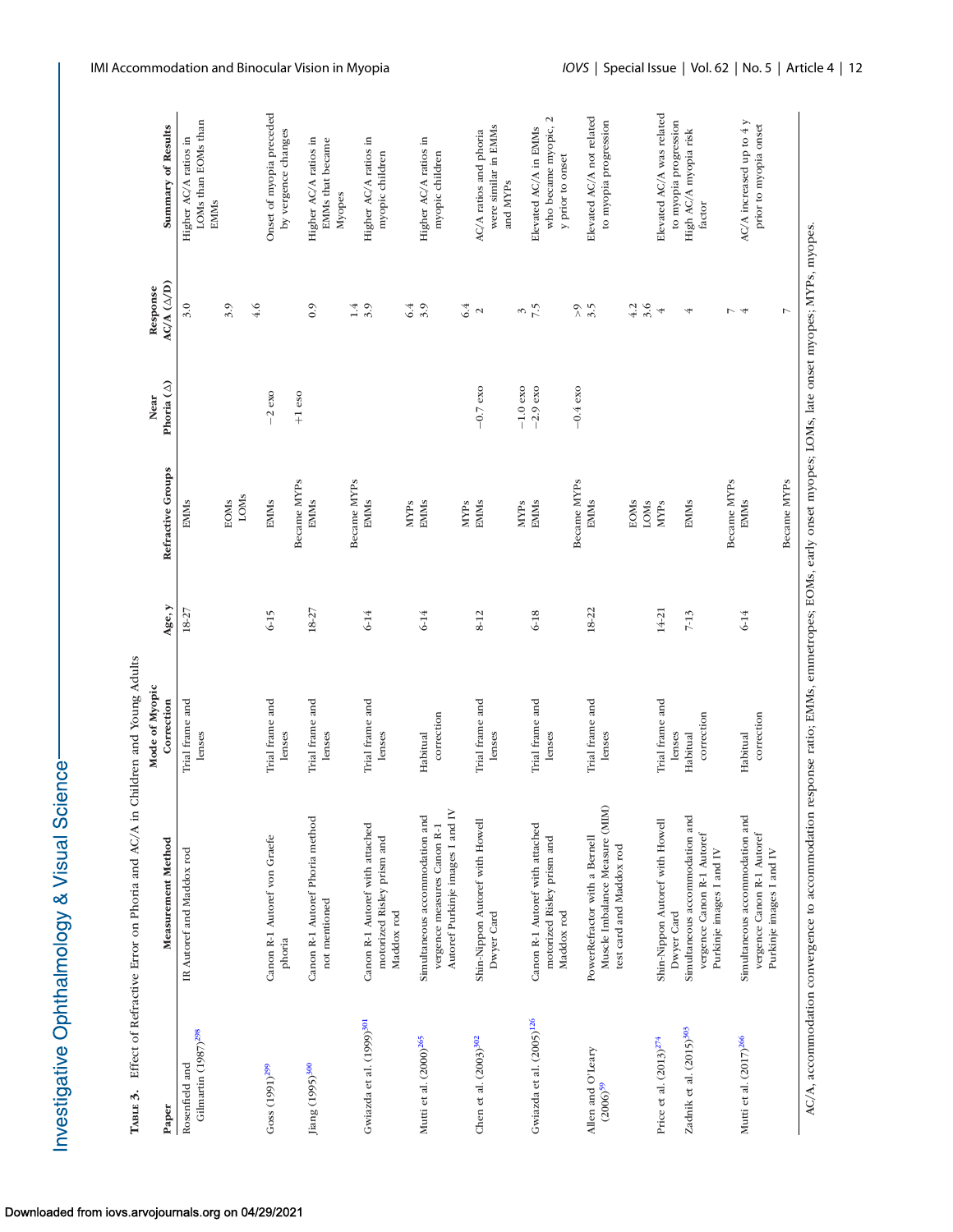Theoretically, a greater AC/A is also likely to shift the eyes toward esophoria at near work in these myopic children. Near positive (base in) fusional vergences are also higher in progressing myopes.<sup>267</sup> Interestingly, myopic children exhibit less convergent shifts in vergence adaptation compared to emmetropes, which could be attributed to higher accommodative adaptation (as assessed by changes in tonic accommodation). $\frac{268}{8}$  When myopia is controlled with orthokeratology, the child's zone of clear single binocular vision becomes more divergent and the accommodation responses increase relative to that measured under correction with single vision spectacles. $269$ 

## **Accommodation With Optical Myopia Control Interventions**

All contemporary optical interventions for myopia are based on a common premise that reducing off-axis hyperopic blur or inducing off-axis myopic blur should slow the progression of myopia[.152](#page-16-0) Their optical designs incorporate one or more paracentral or peripheral zones of plus power around a central clear zone so as to induce areas of peripheral or simultaneous myopic blur in the retina while providing clear on-axis focus and vision through the center. Such dual power designs have the potential to interfere with the accommodative and binocular system, because myopic children may underaccommodate by looking through relative plus zones, further weakening the potentially diminished accommodative function due to myopia.

Several studies have investigated the effect of soft bifocal or multifocal contact lenses on accommodative response in adults, but the results are mixed. Some studies have shown either similar response to single vision contact lens wear $270$  or a lead of accommodation, $271$  others have shown increased accommodative lag, $272$  reduced monocular accommodative facility, $273$  and exophoric shifts at near. $272$ It has also been shown that spherical aberration modifying lenses do not affect accommodative facility and horizontal phoria, $274$  and adding negative aberration can improve the slope of the accommodation stimulus-response curve, reducing lag of accommodation. $275$  Orthokeratology lens wear has also been shown to increase exophoria in young adult myopes.<sup>269</sup> However, unlike soft multifocal lenses, orthokeratology lenses have been found to lower accommodative lags at near, prompting some to suggest that these lenses may be a better strategy to slow reduce myopia progression in adults with binocular vision disorders.<sup>276</sup>

Studies in children show reduced accommodation response and an increase in exophoria while wearing center-distance soft bifocal<sup>277</sup> or multifocal contact lens<sup>278</sup> compared with single vision contact lenses, suggesting that perhaps children resort to using the relative plus power in an attempt to relax accommodation. However, in other studies, no difference in binocular or accommodative function can be detected in children wearing dual-focus contact lenses or extended depth of focus lenses, compared with single vision contact lenses<sup>279-282</sup> suggesting that they can accommodate normally using the distance portion of the lenses, but longer term monitoring is warranted.

# **TRANSLATION TO CLINICAL PRACTICE**

Evidence from animal studies shows that exposure to hyperopic defocus results in a disruption to the normal emmetropization process and leads to the development of myopia.<sup>132</sup> Although the evidence in humans is less clear, chronic retinal defocus at near work, due to a lag in accommodative response, is more frequent and often greater in myopes. This blur at near work has been suggested to trigger a series of biochemical events, which could result in scleral remodeling and axial elongation in an attempt to improve image clarity.<sup>132</sup> Thus, addressing retinal blur arising from accommodation has been explored in human longitudinal studies, but results from these studies are mixed[.152](#page-16-0)[,283,284](#page-19-0)

A large-scale longitudinal cohort study has shown that an increased accommodative lag occurs in children after the onset of myopia.<sup>91</sup> Therefore, an elevated accommodative lag is unlikely to be a useful predictive factor for the onset of myopia. Lag of accommodation has not been found to be associated with myopia progression. $285$  It is more probable that an increased hyperopic defocus from accommodative lag may be a consequence rather than a cause of myopia. Esophoria at near work has not been associated with myopia progression in studies using bifocal or progressive addition spectacle lenses (for review see Wildsoet et al.<sup>152</sup>) and may result as compensation for deficient accommodation rather than a causative factor for myopia progression.<sup>286</sup>

## **CONCLUDING REMARKS**

It is evident that, to date, the role of accommodation and binocular vision in the development and progression of myopia is not fully understood. Aspects of blur from the lag of accommodation, the impact of spatial frequency at near work, and a short working distance may all be implicated in myopia development and progression. The response of the ciliary body and its links with changes in the choroid are still being explored with respect to myopia development and progression. Researchers have not ruled out the role of the accommodative system in this field, but current methods of intervention based on this theory have not yielded significant results. Based on the evidence to date, eye care practitioners should consider assessing the accommodation and convergence system in young myopes and those at risk of myopia development to ensure they manage their patients by providing a clear retinal image. Current evidence does not point toward a role for accommodation and binocular vision in myopia development and progression.

## *Acknowledgments*

Supported by the International Myopia Institute. The publication costs of the International Myopia Institute reports were supported by donations from the Brien Holden Vision Institute, Carl Zeiss Vision, CooperVision, Essilor, and Alcon.

Medical illustrations by Joanna Culley BA (Hons) MMAA, RIP [joanna@medical-artist.com,](joanna@medical-artist.com) [www.medical-artist.com.](http://www.medical-artist.com)

Disclosure: **N.S. Logan**, CooperVision (F, R), Essilor (C, R), Hoya (F), Zeiss (F); **H. Radhakrishnan**, None; **F.E. Cruickshank**, CooperVision (R); **P.M. Allen**, None; **P.K. Bandela**, None; **L.N. Davies**, None; **S. Hasebe**, None; **S. Khanal**, None; **K.L. Schmid**, Carl Zeiss Vision Australia (F); **F.A. Vera-Diaz**, None; **J.S. Wolffsohn**, Alcon (R), Allergan (R), Atia Vision (C), Contamac (C), CooperVision (C), Essilor (C), Johnson & Johnson (R), Novartis (C), Rayner (C), Thea pharmaceuticals (C)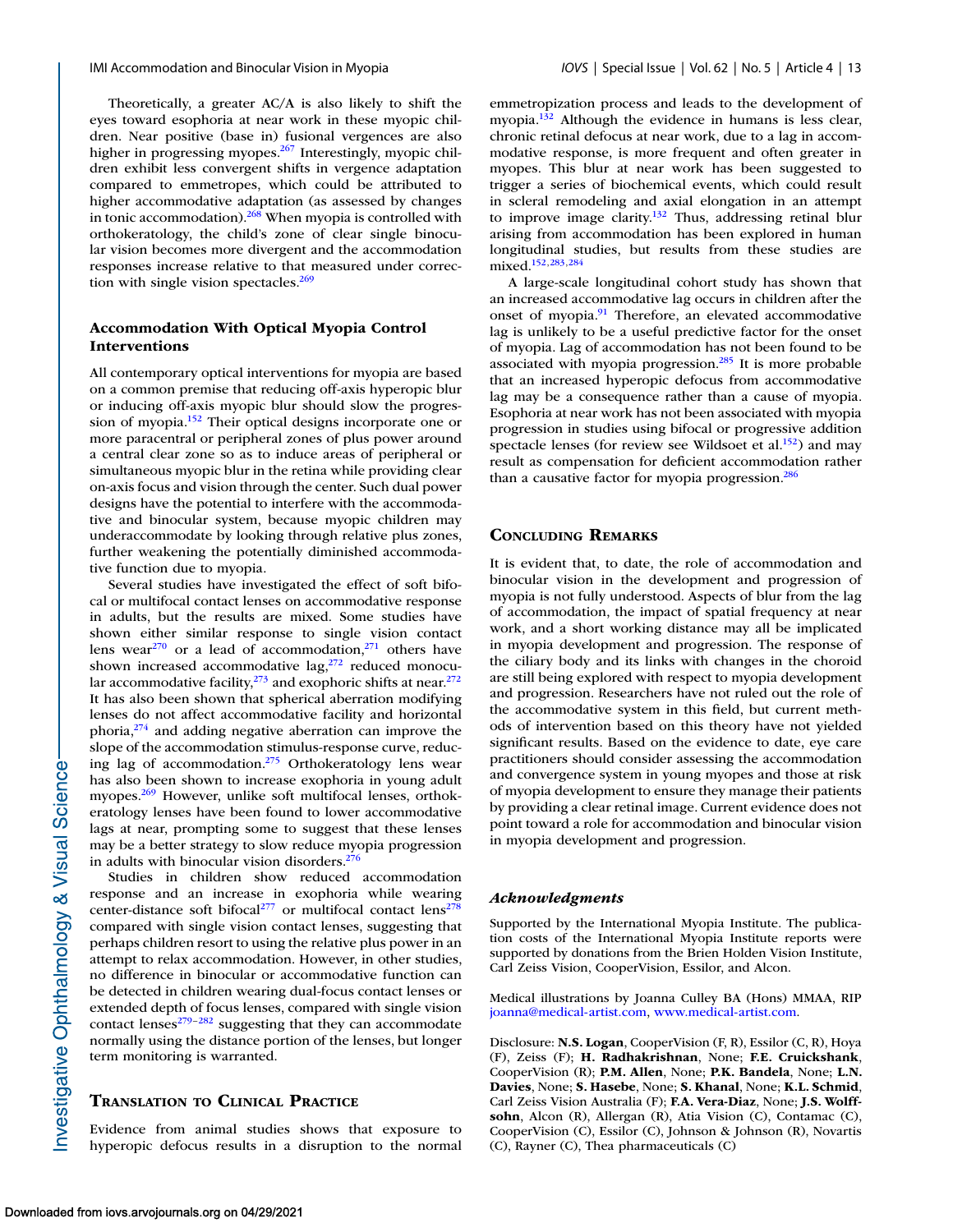#### <span id="page-13-0"></span>*References*

- 1. Rosenfield M, Gilmartin B. *Myopia and Nearwork*. Woburn, MA: Butterworth-Heinemann; 1998.
- 2. Mutti DO, Mitchell GL, Moeschberger ML, Jones LA, Zadnik K. Parental myopia, near work, school achievement, and children's refractive error. *Invest Ophthalmol Vis Sci*. 2002;43(12):3633–3640.
- 3. Saw SM, Tong L, Chua WH, et al. Incidence and progression of myopia in Singaporean school children. *Invest Ophthalmol Vis Sci*. 2005;46(1):51–57.
- 4. Ip JM, Saw SM, Rose KA, et al. Role of near work in myopia: findings in a sample of Australian school children. *Invest Ophthalmol Vis Sci*. 2008;49(7):2903–2910.
- 5. Koretz JF, Cook CA, Kaufman PL. Accommodation and presbyopia in the human eye: changes in the anterior segment and crystalline lens with focus. *Invest Ophthalmol Vis Sci*. 1997;38(3):569–578.
- 6. Kirschkamp T, Dunne M, Barry JC. Phakometric measurement of ocular surface radii of curvature, axial separations and alignment in relaxed and accommodated human eyes. *Ophthalmic Physiol Opt*. 2004;24(2):65–73.
- 7. Richdale K, Bullimore MA, Zadnik K. Lens thickness with age and accommodation by optical coherence tomography. *Ophthalmic Physiol Opt*. 2008;28(5):441–447.
- 8. Doyle L, Little JA, Saunders KJ. Repeatability of OCT lens thickness measures with age and accommodation. *Optom Vis Sci*. 2013;90(12):1396–1405.
- 9. Shum PJT, Ko LS, Ng CL, Lin SL. A biometric study of ocular changes during accommodation. *Am J Ophthalmol*. 1993;115(1):76–81.
- 10. Drexler W, Baumgartner A, Findl O, Hitzenberger CK, Fercher AF. Biometric investigation of changes in the anterior eye segment during accommodation. *Vision Res*. 1997;37(19):2789–2800.
- 11. Dubbelman M, Van Der Heijde GL, Weeber HA. Change in shape of the aging human crystalline lens with accommodation. *Vision Res*. 2005;45(1):117–132.
- 12. Ostrin L, Kasthurirangan S, Win-Hall D, Glasser A. Simultaneous measurements of refraction and A-scan biometry during accommodation in humans. *Optom Vis Sci*. 2006;83(9):657–665.
- 13. Tsorbatzoglou A, Németh G, Széll N, Biró Z, Berta A. Anterior segment changes with age and during accommodation measured with partial coherence interferometry. *J Cataract Refract Surg*. 2007;33(9):1597–1601.
- 14. Strenk SA, Strenk LM, Semmlow JL, DeMarco JK. Magnetic resonance imaging study of the effects of age and accommodation on the human lens cross-sectional area. *Investig Ophthalmol Vis Sci*. 2004;45(2):539–545.
- 15. Strenk SA, Strenk LM, Koretz JF. The mechanism of presbyopia. *Prog Retin Eye Res*. 2005;24(3):379–393.
- 16. Hermans E, Dubbelman M, van der Heijde R, Heethaar R. The shape of the human lens nucleus with accommodation. *J Vis*. 2007;7(10):16.
- 17. Glasser A, Kaufman PL. The mechanism of accommodation in primates. *Ophthalmology*. 1999;106(5):863–872.
- 18. Strenk SA, Semmlow JL, Strenk LM, Munoz P, Gronlund-Jacob J, DeMarco JK. Age-related changes in human ciliary muscle and lens: a magnetic resonance imaging study. *Invest Ophthalmol Vis Sci*. 1999;40(6):1162–1169.
- 19. Richdale K, Bullimore MA, Sinnott LT, Zadnik K. The effect of age, accommodation, and refractive error on the adult human eye. *Optom Vis Sci*. 2016;93(1):3–11.
- 20. Tse PU, Whitney D, Anstis S, Cavanagh P. Voluntary attention modulates motion-induced mislocalization. *J Vis*. 2011;11(3):1–6.
- 21. Jones CE, Atchison DA, Pope JM. Changes in lens dimensions and refractive index with age and accommodation. *Optom Vis Sci*. 2007;84(10):990–995.
- 22. Khan A, Pope JM, Verkicharla PK, Suheimat M, Atchison DA. Change in human lens dimensions, lens refractive index distribution and ciliary body ring diameter with accommodation. *Biomed Opt Express*. 2018;9(3):1272.
- 23. Koretz JF, Cook CA, Kaufman PL. Aging of the human lens: changes in lens shape upon accommodation and with accommodative loss. *J Opt Soc Am A*. 2002;19(1): 144.
- 24. Rosales P, Dubbelman M, Marcos S, van der Heijde R. Crystalline lens radii of curvature from Purkinje and Scheimpflug imaging. *J Vis*. 2006;6(10):1057–1067.
- 25. Garner LF, Yap MKH. Changes in ocular dimensions and refraction with accommodation. *Ophthalmic Physiol Opt*. 1997;17(1):12–17.
- 26. Ciuffreda KJ. The Glenn A. Fry invited lecture. Accommodation to gratings and more naturalistic stimuli. *Optom Vis Sci*. 1991;68(4):243–260.
- 27. Bolz M, Prinz A, Drexler W, Findl O. Linear relationship of refractive and biometric lenticular changes during accommodation in emmetropic and myopic eyes. *Br J Ophthalmol*. 2007;91(3):360–365.
- 28. Gullstrand A. In: *Appendices II and IV. In Helmholtz's Handbuch Der Physiologischen Optik*.; 1909:Vol 1, pp. 301– 358, 382-414.
- 29. Tian Y, Tarrant J, Wildsoet CF. Optical and biometric characteristics of anisomyopia in human adults. *Ophthalmic Physiol Opt*. 2011;31(5):540–549.
- 30. Atchison DA, Jones CE, Schmid KL, et al. Eye shape in emmetropia and myopia. *Invest Ophthalmol Vis Sci*. 2004;45(10):3380–3386.
- 31. Logan NS, Gilmartin B, Wildsoet CF, Dunne MCM. Posterior retinal contour in adult human anisomyopia. *Invest Ophthalmol Vis Sci*. 2004;45(7):2152–2162.
- 32. Chang SW, Tsai IL, Hu FR, Lin LLK, Shih YF. The cornea in young myopic adults. *Br J Ophthalmol*. 2001;85(8):916– 920.
- 33. Grosvenor T, Goss DA. Role of the cornea in emmetropia and myopia. *Optom Vis Sci*. 1998;75(2):132–145.
- 34. Garner LF, Stewart AW, Owens H, Kinnear RF, Frith MJ. The Nepal longitudinal study: biometric characteristics of developing eyes. *Optom Vis Sci*. 2006;83(5):274–280.
- 35. Goss DA, Van Veen HG, Rainey BB, Feng B. Ocular components measured by keratometry, phakometry, and ultrasonography in emmetropic and myopic optometry students. *Optom Vis Sci*. 1997;74(7):489–495.
- 36. Scott R, Grosvenor T. Structural model for emmetropic and myopic eyes. *Ophthalmic Physiol Opt*. 1993;13(1):41–47.
- 37. McBrien NA, Adams DW. A longitudinal investigation of adult-onset and adult-progression of myopia in an occupational group: refractive and biometric findings. *Invest Ophthalmol Vis Sci*. 1997;38(2):321–333.
- 38. McBrien NA, Millodot M. A biometric investigation of late onset myopic eyes. *Acta Ophthalmol*. 1987;65(4):461– 468.
- 39. Zadnik K, Mutti DO, Fusaro RE, Adams AJ. Longitudinal evidence of crystalline lens thinning in children. *Invest Ophthalmol Vis Sci*. 1995;36(8):1581–1587.
- 40. Read SA, Fuss JA, Vincent SJ, Collins MJ, Alonso-Caneiro D. Choroidal changes in human myopia: insights from optical coherence tomography imaging. *Clin Exp Optom*. 2019;102(3):270–285.
- 41. Schmid KL, Li RWH, Edwards MH, Lew JKF. The expandability of the eye in childhood myopia. *Curr Eye Res*. 2003;26(2):65–71.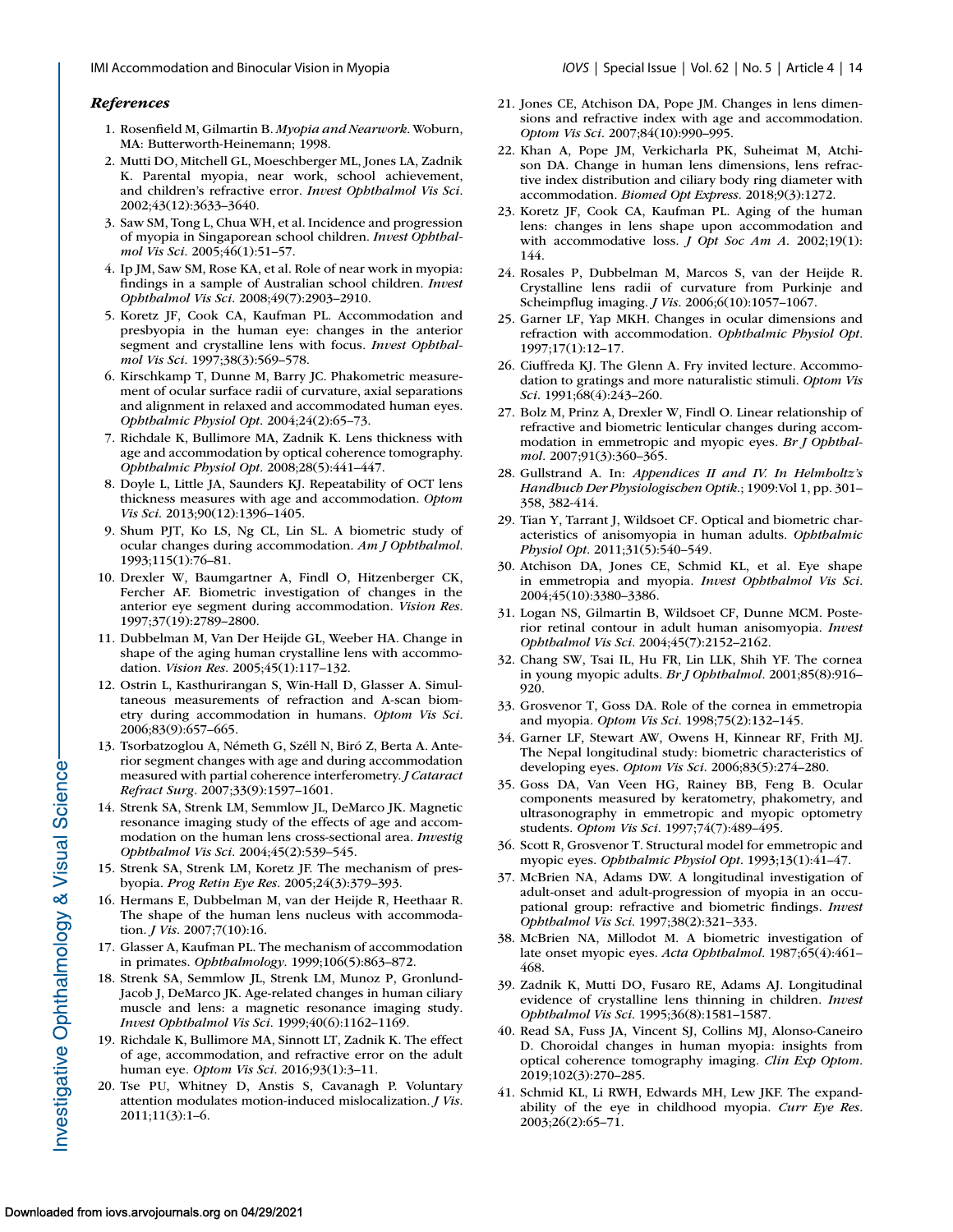- <span id="page-14-0"></span>42. Patel H, Gilmartin B, Cubbidge RP, Logan NS. In vivo measurement of regional variation in anterior scleral resistance to Schiotz indentation. *Ophthalmic Physiol Opt*. 2011;31(5):437–443.
- 43. Davies LN, Dunne MCM, Gibson GA, Wolffsohn JS. Vergence analysis reveals the influence of axial distances on accommodation with age and axial ametropia. *Ophthalmic Physiol Opt*. 2010;30(4):371–378.
- 44. Hunt OA, Wolffsohn JS, García-Resúa C. Ocular motor triad with single vision contact lenses compared to spectacle lenses. *Contact Lens Anterior Eye*. 2006;29(5):239–245.
- 45. Diether S, Schaeffel F. Local changes in eye growth after imposed local defocus. *Invest Ophthalmol Vis Sci*. 1996;37(3):659–668.
- 46. Wildsoet CF. Active emmetropization evidence for its existence and ramifications for clinical practice. *Ophthalmic Physiol Opt*. 1997;17(4):279–290.
- 47. Smith EL, Hung LF, Arumugam B. Visual regulation of refractive development: Insights from animal studies. *Eye*. 2014;28(2):180–188.
- 48. Troilo D, Smith EL, Nickla DL, et al. IMI report on experimental models of emmetropization and myopia. *Invest Ophthalmol Vis Sci*. 2019;60(3):M31–M88.
- 49. McBrien NA, Millodot M. Amplitude of accommodation and refractive error. *Invest Ophthalmol Vis Sci*. 1986;27(7):1187–1190.
- 50. Gwiazda J, Thorn F, Bauer J, Held R. Myopic children show insufficient accommodative response to blur. *Invest Ophthalmol Vis Sci*. 1993;34(3):690–694.
- 51. Gwiazda JE, Hyman L, Norton TT, et al. Accommodation and related risk factors associated with myopia progression and their interaction with treatment in COMET children. *Invest Ophthalmol Vis Sci*. 2004;45(7):2143– 2151.
- 52. Charman WN. Near vision, lags of accommodation and myopia. *Ophthalmic Physiol Opt*. 1999;19(2):126–133.
- 53. Seidemann A, Schaeffel F. An evaluation of the lag of accommodation using photorefraction. *Vision Res*. 2003;43(4):419–430.
- 54. Nakatsuka C, Hasebe S, Nonaka F, Ohtsuki H. Accommodative lag under habitual seeing conditions: comparison between adult myopes and emmetropes. *Jpn J Ophthalmol*. 2003;47(3):291–298.
- 55. Gwiazda J, Bauer J, Thorn F, Held R. A dynamic relationship between myopia and blur-driven accommodation in school-aged children. *Vision Res*. 1995;35(9):1299–1304.
- 56. Drobe B, de Saint-André R. The pre-myopic syndrome. *Ophthalmic Physiol Opt*. 1995;15(5):375–378.
- 57. Abbott ML, Schmid KL, Strang NC. Differences in the accommodation stimulus response curves of adult myopes and emmetropes. *Ophthalmic Physiol Opt*. 1998;18(1):13– 20.
- 58. He JC, Gwiazda J, Thorn F, Held R, Vera-Diaz FA. The association of wavefront aberration and accommodative lag in myopes. *Vision Res*. 2005;45(3):285–290.
- 59. Allen PM, O'Leary DJ. Accommodation functions: codependency and relationship to refractive error. *Vis Res*. 2006;46(4):491–505.
- 60. Charman WN, Radhakrishnan H. Accommodation, pupil diameter and myopia. *Ophthalmic Physiol Opt*. 2009;29(1):72–79.
- 61. Applegate RA, Donnelly WJ, III, Koenig DE. Threedimensional relationship high-order root-mean-square between wavefront error, pupil diameter, and aging. *J Opt Soc Am A*. 2007;24(3):578–587.
- 62. Winn B, Whitaker D, Elliott DB, Phillips NJ. Factors affecting light-adapted pupil size in normal human subjects. *Invest Ophthalmol Vis Sci*. 1994;35(3):1132–1137.
- 63. Jones R. Do women and myopes have larger pupils? *Invest Ophthalmol Vis Sci*. 1990;31(7):1413–1415.
- 64. Brown SM, Bradley JC. Pupil size in refractive surgery candidates [1]. *J Refract Surg*. 2005;21(3):303.
- 65. Subbaram M V., Bullimore MA. Visual acuity and the accuracy of the accommodative response. *Ophthalmic Physiol Opt*. 2002;22(4):312–318.
- 66. Hirsch MJ, Weymouth FW. Pupil size in ametropia. *J Appl Physiol*. 1949;1(9):646–648.
- 67. Chaidaroon W, Juwattanasomran W. Colvard pupillometer measurement of scotopic pupil diameter in emmetropes and myopes. *Jpn J Ophthalmol*. 2002;46(6):640– 644.
- 68. Bremner FD. *The Pupil: Anatomy, Physiology, and Clinical Applications*: By Loewenfeld Irene E. . 1999. Oxford, UK: Butterworth-Heinemann. 2278. ISBN 0-750-67143-2.
- 69. Ciuffreda KJ. Accommodation, the Pupil, and Presbyopia. In: Benjamin William J. *Borish's Clinical Refraction Second Edition*. New York, NY: Elsevier; 2006:93–144.
- 70. Wagner S, Zrenner E, Strasser T. Ciliary muscle thickness profiles derived from optical coherence tomography images. *Biomed Opt Express*. 2018;9(10):5100.
- 71. Bailey MD, Sinnott LT, Mutti DO. Ciliary body thickness and refractive error in children. *Invest Ophthalmol Vis Sci*. 2008;49(10):4353–4360.
- 72. Schultz KE, Sinnott LT, Mutti DO, Bailey MD. Accommodative fluctuations, lens tension, and ciliary body thickness in children. *Optom Vis Sci*. 2009;86(6):677–684.
- 73. Pucker AD, Sinnott LT, Kao CY, Bailey MD. Regionspecific relationships between refractive error and ciliary muscle thickness in children. *Invest Ophthalmol Vis Sci*. 2013;54(7):4710–4716.
- 74. Lewis HA, Kao CY, Sinnott LT, Bailey MD. Changes in ciliary muscle thickness during accommodation in children. *Optom Vis Sci*. 2012;89(5):727–737.
- 75. Oliveira C, Tello C, Liebmann JM, Ritch R. Ciliary body thickness increases with increasing axial myopia. *Am J Ophthalmol*. 2005;140(2):324–325.
- 76. Muftuoglu O, Hosal BM, Zilelioglu G. Ciliary body thickness in unilateral high axial myopia. *Eye*. 2009;23(5):1176– 1181.
- 77. Jeon S, Lee WK, Lee K, Moon NJ. Diminished ciliary muscle movement on accommodation in myopia. *Exp Eye Res*. 2012;105:9–14.
- 78. Buckhurst H, Gilmartin B, Cubbidge RP, Nagra M, Logan NS. Ocular biometric correlates of ciliary muscle thickness in human myopia. *Ophthalmic Physiol Opt*. 2013;33(3):294–304.
- 79. Kuchem MK, Sinnott LT, Kao CY, Bailey MD. Ciliary muscle thickness in anisometropia. *Optom Vis Sci*. 2013;90(11):1312–1320.
- 80. Wagner S, Schaeffel F, Zrenner E, Straßer T. Prolonged nearwork affects the ciliary muscle morphology. *Exp Eye Res*. 2019;186:107741.
- 81. Sheppard AL, Davies LN. In vivo analysis of ciliary muscle morphologic changes with accommodation and axial ametropia. *Invest Ophthalmol Vis Sci*. 2010;51(12):6882– 6889.
- 82. Richdale K, Sinnott LT, Bullimore MA, et al. Quantification of age-related and per diopter accommodative changes of the lens and ciliary muscle in the emmetropic human eye. *Invest Ophthalmol Vis Sci*. 2013;54(2):1095–1105.
- 83. Lossing LA, Sinnott LT, Kao CY, Richdale K, Bailey MD. Measuring changes in ciliary muscle thickness with accommodation in young adults. *Optom Vis Sci*. 2012;89(5):719– 726.
- 84. Ruggeri M, de Freitas C, Williams S, et al. Quantification of the ciliary muscle and crystalline lens interaction during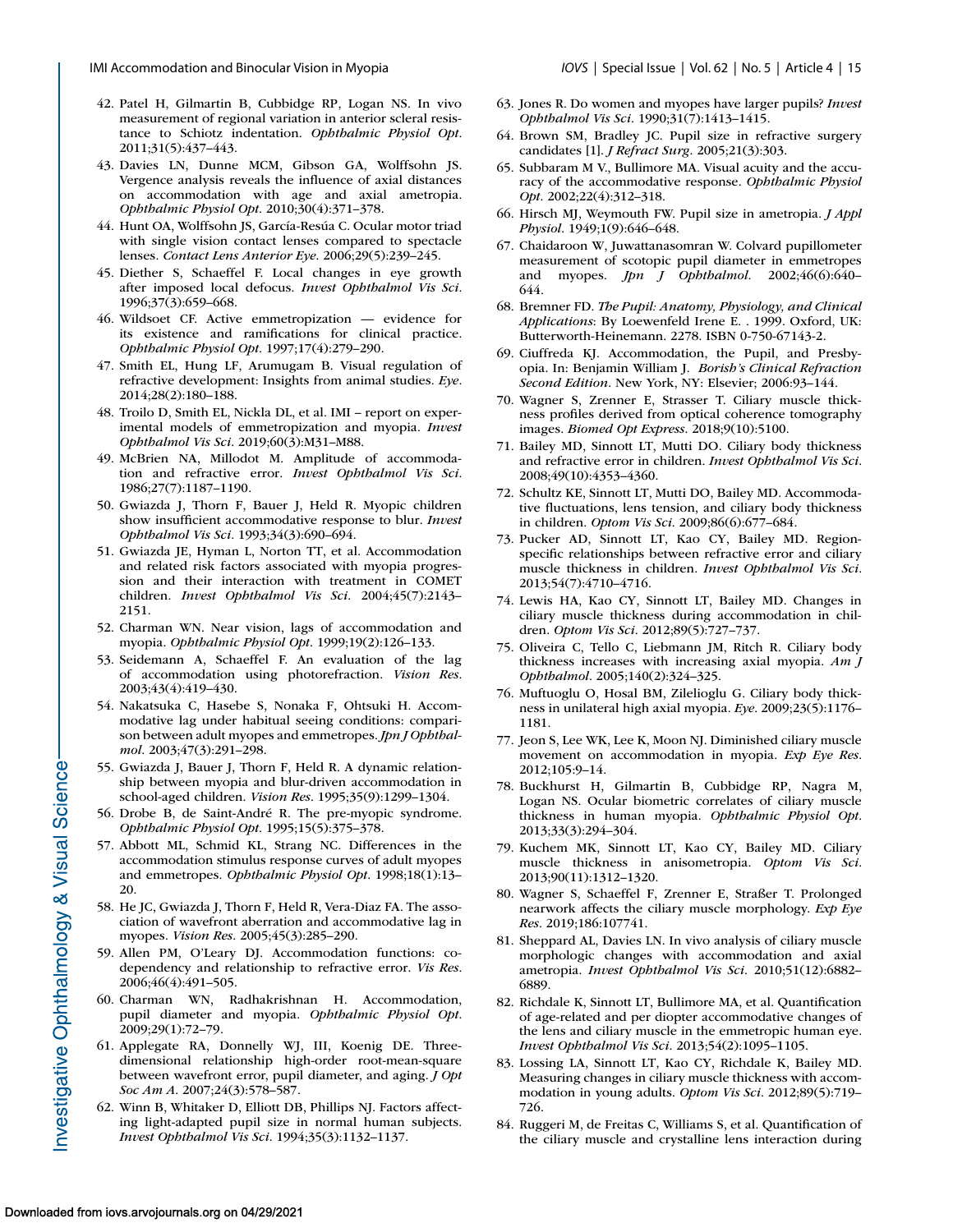<span id="page-15-0"></span>accommodation with synchronous OCT imaging. *Biomed Opt Express*. 2016;7(4):1351.

- 85. Zhou SB, Li H, Tan J, Hong HF. Anterior segment changes during accommodation in myopia with OCT. *Int Eye Sci*. 2013;13(6):1209–1211.
- 86. Wagner S, Zrenner E, Strasser T. Emmetropes and myopes differ little in their accommodation dynamics but strongly in their ciliary muscle morphology. *Vision Res*. 2019;163:42–51.
- 87. Van Alphen GWHM. Choroidal stress and emmetropization. *Vision Res*. 1986;26(5):723–734.
- 88. Mutti DO. Hereditary and environmental contributions to emmetropization and myopia. *Optom Vis Sci*. 2010; 87(4):255–259.
- 89. Bailey MD. How should we measure the ciliary muscle? *Invest Ophthalmol Vis Sci*. 2011;52(3):1817–1818.
- 90. Gwiazda J, Thorn F, Held R. Accommodation, accommodative convergence, and response AC/A ratios before and at the onset of myopia in children. *Optom Vis Sci*. 2005;82(4):273–278.
- 91. Mutti DO, Mitchell GL, Hayes JR, et al. Accommodative lag before and after the onset of myopia. *Invest Ophthalmol Vis Sci*. 2006;47(3):837–846.
- 92. Rosenfield M, Desai R, Portello JK. Do progressing myopes show reduced accommodative responses? *Optom Vis Sci*. 2002;79(4):268–273.
- 93. Weizhong L, Zhikuan Y, Wen L, Xiang C, Jian G. A longitudinal study on the relationship between myopia development and near accommodation lag in myopic children. *Ophthalmic Physiol Opt*. 2008;28(1):57–61.
- 94. Wood ICJ, Mutti DO, Zadnik K. Crystalline lens parameters in infancy. *Ophthalmic Physiol Opt*. 1996;16(4):310–317.
- 95. Mutti DO, Mitchell GL, Sinnott LT, et al. Corneal and crystalline lens dimensions before and after myopia onset. *Optom Vis Sci*. 2012;89(3):251–262.
- 96. Drexler W, Findl O, Schmetterer L, Hitzenberger CK, Fercher AF. Eye elongation during accommodation in humans: differences between emmetropes and myopes. *Invest Ophthalmol Vis Sci*. 1998;39(11):2140–2147.
- 97. Mallen EAH, Kashyap P, Hampson KM. Transient axial length change during the accommodation response in young adults. *Invest Ophthalmol Vis Sci*. 2006;47(3):1251– 1254.
- 98. Woodman EC, Read SA, Collins MJ, et al. Axial elongation following prolonged near work in myopes and emmetropes. *Br J Ophthalmol*. 2011;95(5):652–656.
- 99. Read SA, Collins MJ, Woodman EC, Cheong SH. Axial length changes during accommodation in myopes and emmetropes. *Optom Vis Sci*. 2010;87(9):656–662.
- 100. Woodman EC, Read SA, Collins MJ. Axial length and choroidal thickness changes accompanying prolonged accommodation in myopes and emmetropes. *Vision Res*. 2012;72:34–41.
- 101. Aldossari H, Suheimat M, Atchison DA, Schmid KL. Effect of accommodation on peripheral eye lengths of emmetropes and myopes. *Optom Vis Sci*. 2017;94(3):361–369.
- 102. Laughton DS, Sheppard AL, Mallen EAH, Read SA, Davies LN. Does transient increase in axial length during accommodation attenuate with age? *Clin Exp Optom*. 2017;100(6):676–682.
- 103. van Alphen GWHM, Graebel WP. Elasticity of tissues involved in accommodation. *Vision Res*. 1991;31(7- 8):1417–1438.
- 104. Croft MA, Nork MT, Mcdonald JP, Katz A, Lütjen-Drecoll E, Kaufman PL. Accommodative movements of the vitreous membrane, choroid, and sclera in young and presbyopic human and nonhuman primate eyes. *Invest Ophthalmol Vis Sci*. 2013;54(7):5049–5058.
- 105. Ikuno Y, Tano Y. Retinal and choroidal biometry in highly myopic eyes with spectral-domain optical coherence tomography. *Invest Ophthalmol Vis Sci*. 2009;50(8):3876– 3880.
- 106. Summers Rada JA, Shelton S, Norton TT. The sclera and myopia. *Exp Eye Res*. 2006;82(2):185–200.
- 107. Pekel G, Yaʇci R, Acer S, Ongun GT, Çetin EN, Simavli H. Comparison of corneal layers and anterior sclera in emmetropic and myopic eyes. *Cornea*. 2015;34(7):786– 790.
- 108. Ohno-Matsui K, Akiba M, Modegi T, et al. Association between shape of sclera and myopic retinochoroidal lesions in patients with pathologic myopia. *Invest Ophthalmol Vis Sci*. 2012;53(10):6046–6061.
- 109. Friedman E. Scleral Rigidity, Venous Obstruction, and Age-Related Macular Degeneration: A Working Hypothesis. In: BenEzra D, Ryan SJ, Glaser BM, Murphy RP , eds. *Ocular Circulation and Neovascularization*. Netherlands, US: Springer; 1987:197–204.
- 110. Guthoff R, Berger RW, Draeger J. Ultrasonographic measurement of the posterior coats of the eye and their relation to axial length. *Graefe's Arch Clin Exp Ophthalmol*. 1987;225(5):374–376.
- 111. Dastiridou AI, Ginis HS, de Brouwere D, Tsilimbaris MK, Pallikaris IG. Ocular rigidity, ocular pulse amplitude, and pulsatile ocular blood flow: the effect of intraocular pressure. *Invest Ophthalmol Vis Sci*. 2009;54(3):287–2092.
- 112. Wong E, Yap MKH. Factors affecting ocular rigidity in the Chinese. *Clin Exp Optom*. 1991;74(5):156–159.
- 113. Atchison DA, Smith G. Possible errors in determining axial length changes during accommodation with the IOLMaster. *Optom Vis Sci*. 2004;81(4):283–286.
- 114. Read SA, Collins MJ, Becker H, et al. Changes in intraocular pressure and ocular pulse amplitude with accommodation. *Br J Ophthalmol*. 2010;94(3):332–335.
- 115. Woodman-Pieterse EC, Read SA, Collins MJ, Alonso-Caneiro D. Regional changes in choroidal thickness associated with accommodation. *Invest Ophthalmol Vis Sci*. 2015;56(11):6414–6422.
- 116. Huang F, Huang S, Xie R, et al. The effect of topical administration of cyclopentolate on ocular biometry: an analysis for mouse and human models. *Sci Rep*. 2017;7(1):9952.
- 117. May CA. Non-vascular smooth muscle cells in the human choroid: distribution, development and further characterization. *J Anat*. 2005;207(4):381–390.
- 118. Backhouse S, Gentle A. Scleral remodelling in myopia and its manipulation: a review of recent advances in scleral strengthening and myopia control. *Ann Eye Sci*. 2018;3(1):5.
- 119. Atchison DA, Pritchard N, Schmid KL, Scott DH, Jones CE, Pope JM. Shape of the retinal surface in emmetropia and myopia. *Invest Ophthalmol Vis Sci*. 2005;46(8):2698–2707.
- 120. Oliveira C, Tello C, Liebmann J, Ritch R. Central corneal thickness is not related to anterior scleral thickness or axial length. *J Glaucoma*. 2006;15(3):190–194.
- 121. Norman RE, Flanagan JG, Rausch SM, et al. Dimensions of the human sclera: thickness measurement and regional changes with axial length. *Exp Eye Res*. 2010;90(2):277– 284.
- 122. Wallman J, Winawer J. Homeostasis of eye growth and the question of myopia. *Neuron*. 2004;43(4):447–468.
- 123. Woodman-Pieterse EC, Read SA, Collins MJ, Alonso-Caneiro D. Anterior scleral thickness changes with accommodation in myopes and emmetropes. *Exp Eye Res*. 2018;177:96–103.
- 124. Niyazmand H, Read SA, Atchison DA, Collins MJ. Effects of accommodation and simulated convergence on anterior scleral shape. *Ophthalmic Physiol Opt*. 2020;40(4):482–490.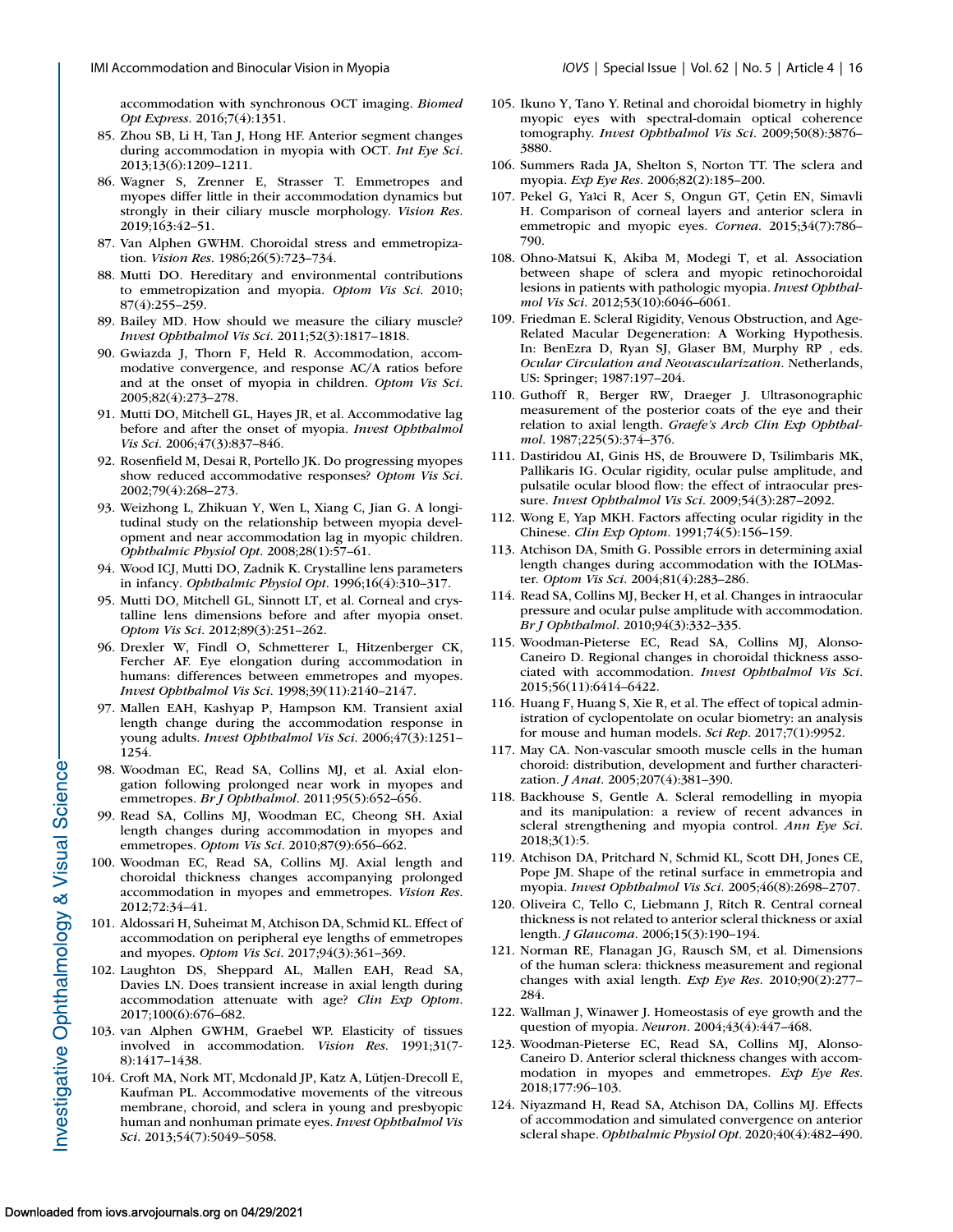- <span id="page-16-0"></span>125. Schachar RA, Kamangar F. Sclera does not change its shape during accommodation. *Ophthalmic Physiol Opt*. 2017;37(5):624–625.
- 126. Gwiazda J, Thorn F, Held R. Accommodation, accommodative convergence, and response AC/A ratios before and at the onset of myopia in children. *Optom Vis Sci*. 2005;82(4):273–278.
- 127. McClelland JF, Saunders KJ. Accommodative lag using dynamic retinoscopy: age norms for school-age children. *Optom Vis Sci*. 2004;81(12):929–933.
- 128. Rouse MW, Hutter RF, Shiftlett R. A normative study of the accommodative lag in elementary school children. *Am J Optom Physiol Opt*. 1984;61(11):693–697.
- 129. Li SM, Li SY, Kang MT, et al. Near work related parameters and myopia in Chinese children: the Anyang Childhood Eye Study. *PLoS One*. 2015;10(8):e0134514.
- 130. Chen AH, Ahmad A, Kearney S, Strang N. The influence of age, refractive error, visual demand and lighting conditions on accommodative ability in Malay children and adults. *Graefes Arch Clin Exp Ophthalmol*. 2019;257(9):1997– 2004.
- 131. Altoaimi BH, Kollbaum P, Meyer D, Bradley A. Experimental investigation of accommodation in eyes fit with multifocal contact lenses using a clinical auto-refractor. *Ophthalmic Physiol Opt*. 2018;38(2):152–163.
- 132. Troilo D, Smith 3rd EL, Nickla DL, et al. IMI report on experimental models of emmetropization and myopia. *Invest Ophthalmol Vis Sci*. 2019;60(3):M31–M88.
- 133. Flitcroft DI. A model of the contribution of oculomotor and optical factors to emmetropization and myopia. *Vis Res*. 1998;38(19):2869–2879.
- 134. Weizhong L, Zhikuan Y, Wen L, Xiang C, Jian G. A longitudinal study on the relationship between myopia development and near accommodation lag in myopic children. *Ophthalmic Physiol Opt*. 2008;28(1):57–61.
- 135. Charman WN. Keeping the world in focus: how might this be achieved? *Optom Vis Sci*. 2011;88(3):373–376.
- 136. Dhallu SK, Sheppard AL, Drew T, et al. Factors influencing pseudo-accommodation—the difference between subjectively reported range of clear focus and objectively measured accommodation range. *Vision*. 2019;3(3):34.
- 137. Charman WN. Aberrations and myopia. *Ophthalmic Physiol Opt*. 2005;25(4):285–301.
- 138. Hughes RP, Vincent SJ, Read SA, Collins MJ. Higher order aberrations, refractive error development and myopia control: a review. *Clin Exp Optom*. 2020;103(1):68–85.
- 139. Berntsen DA, Sinnott LT, Mutti DO, Zadnik K, CLEERE Study Group. Accommodative lag and juvenile-onset myopia progression in children wearing refractive correction. *Vision Res*. 2011;51(9):1039–1046.
- 140. Correction of Myopia Evaluation Trial 2 Study Group for the Pediatric Eye Disease Investigator Group. Progressiveaddition lenses versus single-vision lenses for slowing progression of myopia in children with high accommodative lag and near esophoria. *Invest Ophthalmol Vis Sci*. 2011;52(5):2749–2757.
- 141. Cheng D, Woo GC, Drobe B, Schmid KL. Effect of bifocal and prismatic bifocal spectacles on myopia progression in children: three-year results of a randomized clinical trial. *JAMA Ophthalmol*. 2014;132(3):258–264.
- 142. Langaas T, Riddell PM. Accommodative instability: relationship to progression of early onset myopia. *Clin Exp Optom*. 2012;95(2):153–159.
- 143. Langaas T, Riddell PM, Svarverud E, Ystenaes AE, Langeggen I, Bruenech JR. Variability of the accommodation response in early onset myopia. *Optom Vis Sci*. 2008;85(1):37–48.
- 
- 144. Maiello G, Kerber KL, Thorn F, Bex PJ, Vera-Diaz FA. Vergence driven accommodation with simulated disparity in myopia and emmetropia. *Exp Eye Res*. 2018;166:96– 105.
- 145. Ciuffreda KJ, Wallis DM. Myopes show increased susceptibility to nearwork aftereffects. *Invest Ophthalmol Vis Sci*. 1998;39(10):1797–1803.
- 146. Vera-Díaz FA, Strang NC, Winn B. Nearwork induced transient myopia during myopia progression. *Curr Eye Res*. 2002;24(4):289–295.
- 147. Ciuffreda KJ, Vasudevan B. Nearwork-induced transient myopia (NITM) and permanent myopia - is there a link? *Ophthalmic Physiol Opt*. 2008;28(2):103–114.
- 148. Wolffsohn JS, Gilmartin B, Li RW, et al. Nearwork-induced transient myopia in preadolescent Hong Kong Chinese. *Invest Ophthalmol Vis Sci*. 2003;44(5):2284–2289.
- 149. Ciuffreda KJ, Vasudevan B. Effect of nearwork-induced transient myopia on distance retinal defocus patterns. *Optometry*. 2010;81(3):153–156.
- 150. Lin Z, Vasudevan B, Liang YB, et al. Nearwork-induced transient myopia (NITM) in anisometropia. *Ophthalmic Physiol Opt*. 2013;33(3):311–317.
- 151. Charman WN, Radhakrishnan H. Peripheral refraction and the development of refractive error: a review. *Ophthalmic Physiol Opt*. 2010;30(4):321–338.
- 152. Wildsoet CF, Chia A, Cho P, et al. IMI Interventions Myopia Institute: Interventions for controlling myopia onset and progression report. *Invest Ophthalmol Vis Sci*. 2019;60(3):M106–M131.
- 153. Bailey MD, Sinnott LT, Mutti DO. Ciliary body thickness and refractive error in children. *Invest Ophthalmol Vis Sci*. 2008;49(10):4353–4360.
- 154. Oliveira C, Tello C, Liebmann JM, Ritch R. Ciliary body thickness increases with increasing axial myopia. *Am J Ophthalmol*. 2005;140(2):324–325.
- 155. Sheppard AL, Davies LN. In vivo analysis of ciliary muscle morphologic changes with accommodation and axial ametropia. *Invest Ophthalmol Vis Sci*. 2010;51(12):6882- 6889. 7
- 156. Radhakrishnan H, Charman WN. Refractive changes associated with oblique viewing and reading in myopes and emmetropes. *J Vis*. 2007;7(8):1–15.
- 157. Whatham A, Zimmermann F, Martinez A, et al. Influence of accommodation on off-axis refractive errors in myopic eyes. *J Vis*. 2009;9(3):14.1–13.
- 158. Davies LN, Mallen EA. Influence of accommodation and refractive status on the peripheral refractive profile. *Br J Ophthalmol*. 2009;93(9):1186–1190.
- 159. Walker TW, Mutti DO. The effect of accommodation on ocular shape. *Optom Vis Sci*. 2002;79(7):424–430.
- 160. Calver R, Radhakrishnan H, Osuobeni E, O'Leary D. Peripheral refraction for distance and near vision in emmetropes and myopes. *Ophthalmic Physiol Opt*. 2007;27(6):584–593.
- 161. Mathur A, Atchison DA, Charman WN. Effect of accommodation on peripheral ocular aberrations. *J Vis*. 2009;9(12):20 1-11.
- 162. Harb E, Thorn F, Troilo D. Characteristics of accommodative behavior during sustained reading in emmetropes and myopes. *Vis Res*. 2006;46(16):2581–2592.
- 163. Wang YZ, Thibos LN, Bradley A. Effects of refractive error on detection acuity and resolution acuity in peripheral vision. *Invest Ophthalmol Vis Sci*. 1997;38(10):2134–2143.
- 164. Verbecque E, Vereeck L, Hallemans A. Postural sway in children: a literature review. *Gait Posture*. 2016;49:402–410.
- 165. Najafpour Z, Godarzi Z, Arab M, Yaseri M. Risk factors for falls in hospital in-patients: a prospective nested case control study. *Int J Heal Policy Manag*. 2019;8(5):300–306.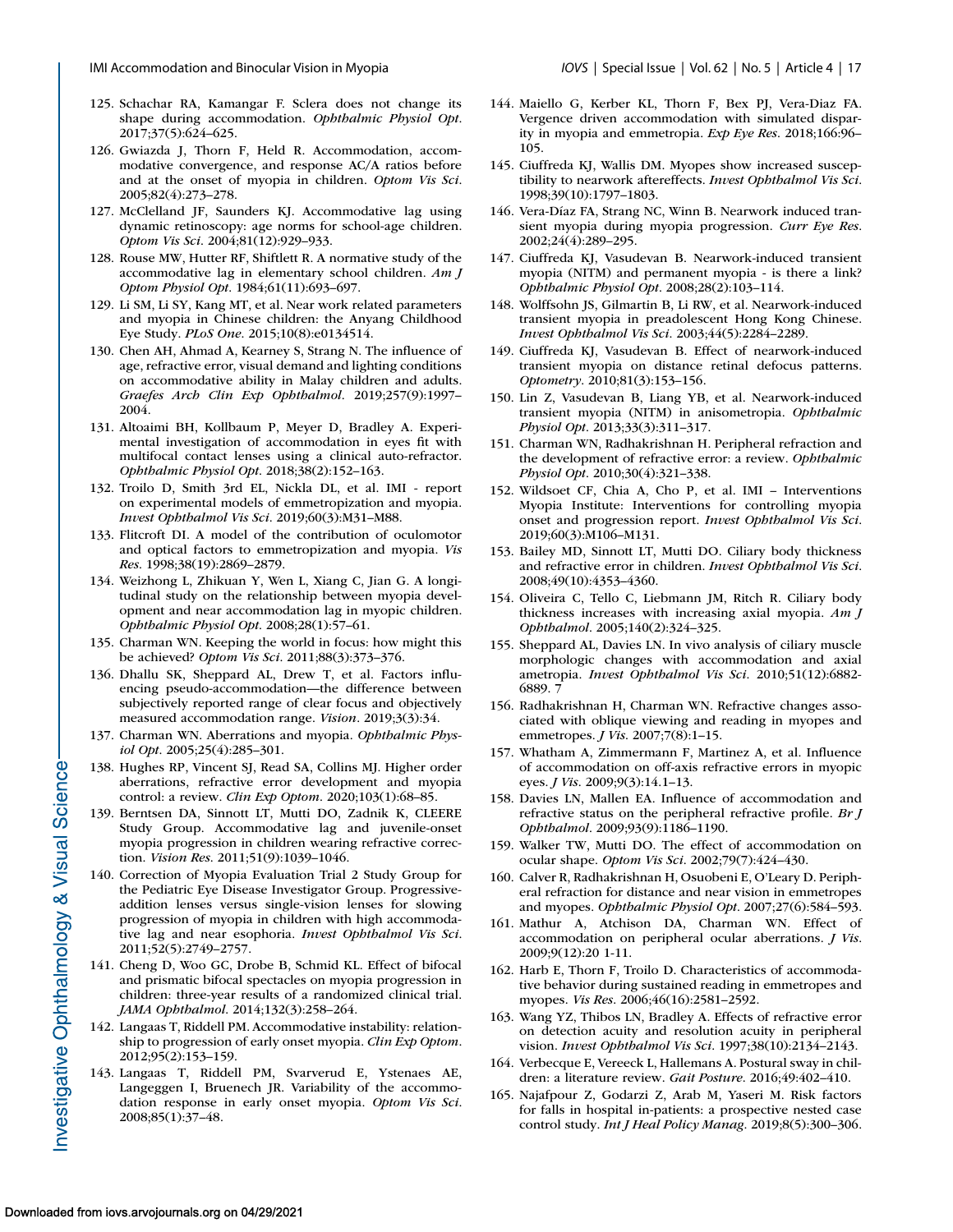- <span id="page-17-0"></span>166. Sayah DN, Asaad K, Hanssens JM, Giraudet G, Faubert J. Myopes show greater visually induced postural responses than emmetropes. *Invest Ophthalmol Vis Sci*. 2016;57(2):551–556.
- 167. Rosen R, Lundstrom L, Unsbo P. Sign-dependent sensitivity to peripheral defocus for myopes due to aberrations. *Invest Ophthalmol Vis Sci*. 2012;53(11):7176–7182.
- 168. Radhakrishnan H, Pardhan S, Calver RI, O'Leary DJ. Effect of positive and negative defocus on contrast sensitivity in myopes and non-myopes. *Vis Res*. 2004;44(16):1869–1878.
- 169. Radhakrishnan H, Pardhan S, Calver RI, O'Leary DJ. Unequal reduction in visual acuity with positive and negative defocusing lenses in myopes. *Optom Vis Sci*. 2004;81(1):14–17.
- 170. Bullimore MA, Gilmartin B. Retinal eccentricity and the accommodative response. *Am J Optom Physiol Opt*. 1987;64(8):644–645.
- 171. Gu YC, Legge GE. Accommodation to stimuli in peripheral vision. *J Opt Soc Am A*. 1987;4(8):1681–1687.
- 172. Hartwig A, Charman WN, Radhakrishnan H. Accommodative response to peripheral stimuli in myopes and emmetropes. *Ophthalmic Physiol Opt*. 2011;31(1):91–99.
- 173. Maiello G, Walker L, Bex PJ, Vera-Diaz FA. Blur perception throughout the visual field in myopia and emmetropia. *J Vis*. 2017;17(5):3.
- 174. Rosenfield M, Abraham-Cohen JA. Blur sensitivity in myopes. *Optom Vis Sci*. 1999;76(5):303–307.
- 175. Kerber K, Thorn F, Bex PJ, Vera-Diaz FA. Peripheral awareness and the effect of central attentional load in myopia. *Optom Vis Sci* 2014;91:E-abstract 145175.
- 176. Schmid KL, Robert Iskander D, Li RWH, Edwards MH, Lew JKF. Blur detection thresholds in childhood myopia: single and dual target presentation. *Vision Res*. 2002;42(2):239– 247.
- 177. Labhishetty V, Chakraborty A, Bobier WR. Is blur sensitivity altered in children with progressive myopia? *Vision Res*. 2019;154:142–153.
- 178. Rosenfield M, Hong SE, George S. Blur adaptation in myopes. *Optom Vis Sci*. 2004;81(9):657–662.
- 179. McGonigle C, van der Linde I, Pardhan S, Engel SA, Mallen EAH, Allen PM. Myopes experience greater contrast adaptation during reading. *Vision Res*. 2016;121:1–9.
- 180. Cufflin MP, Mankowska A, Mallen EAH. Effect of blur adaptation on blur sensitivity and discrimination in emmetropes and myopes. *Invest Ophthalmlogy Vis Sci*. 2007;48(6):2932– 2939.
- 181. Wang B, Ciuffreda KJ, Vasudevan B. Effect of blur adaptation on blur sensitivity in myopes. *Vision Res*. 2006;46(21):3634–3641.
- 182. Venkataraman AP, Winter S, Unsbo P, Lundstrom L. Blur adaptation: contrast sensitivity changes and stimulus extent. *Vision Res*. 2015;110:100–106.
- 183. Schaeffel F. Myopia: what is old and what is new ? *Optom Vis Sci*. 2016;93(9):1022–1030.
- 184. Wallman J, Gottlieb MD, Rajaram V, Fugate-Wentzek LA. Local retinal regions control local eye growth and myopia. *Science*. 1987;237(4810):73–77.
- 185. Smith EL, Ramamirtham R, Qiao-Grider Y, et al. Effects of foveal ablation on emmetropization and form-deprivation myopia. *Invest Ophthalmol Vis Sci*. 2007;48(9):3914– 3922.
- 186. Huang J, Hung LF, Smith EL. Effects of foveal ablation on the pattern of peripheral refractive errors in normal and form-deprived infant rhesus monkeys (Macaca mulatta). *Invest Ophthalmol Vis Sci*. 2011;52(9):6428–6434.
- 187. Smith EL, Hung LF, Huang J, Arumugam B. Effects of local myopic defocus on refractive development in monkeys. *Optom Vis Sci*. 2013;90(11):1176–1186.
- 188. Smith EL, Hung LF. The role of optical defocus in regulating refractive development in infant monkeys. *Vision Res*. 1999;39(8):1415–1435.
- 189. Hirasawa K, Shoji N. Effect of optical defocus on the kinetic perimetry in young myopic participants. *Curr Eye Res*. 2015;40(8):847–852.
- 190. Flitcroft DI. The complex interactions of retinal, optical and environmental factors in myopia aetiology. *Prog Retin Eye Res*. 2012;31(6):622–660.
- 191. Chin MP, Chu PHW, Cheong AMY, Chan HHL. Human electroretinal responses to grating patterns and defocus changes by global flash multifocal electroretinogram. *PLoS One*. 2015;10(4):1–21.
- 192. Lundström L, Mira-Agudelo A, Artal P. Peripheral optical errors and their change with accommodation differ between emmetropic and myopic eyes. *J Vis*. 2009;9(6):17.1–11.
- 193. Mathur A, Atchison DA, Charman WN. Effect of accommodation on peripheral ocular aberrations. *J Vis*. 2009;9(2009):1–11.
- 194. Hartwig A, Charman WN, Radhakrishnan H. Accommodative response to peripheral stimuli in myopes and emmetropes. *Ophthalmic Physiol Opt*. 2011;31(1):91–99.
- 195. Vera-Diaz FA, McGraw P V, Strang NC, Whitaker D. A psychophysical investigation of ocular expansion in human eyes. *Invest Ophthalmol Vis Sci*. 2005;46(2):758– 763.
- 196. Ehsaei A, Chisholm CM, Pacey IE, Mallen EAH. Visual performance fall-off with eccentricity in myopes versus emmetropes. *J Optom*. 2013;6(1):36–44.
- 197. Chui TYP, Yap MKH, Chan HHL, Thibos LN. Retinal stretching limits peripheral visual acuity in myopia. *Vision Res*. 2005;45(5):593–605.
- 198. Atchison DA, Schmid KL, Pritchard N. Neural and optical limits to visual performance in myopia. *Vision Res*. 2006;46(21):3707–3722.
- 199. Ghosh A, Zheleznyak L, Barbot A, Jung HW, Yoon G. Neural adaptation to peripheral blur in myopes and emmetropes. *Vision Res*. 2017;132:69–77.
- 200. Rosén R, Lundström L, Unsbo P. Sign-dependent sensitivity to peripheral defocus for myopes due to aberrations. *Invest Ophthalmol Vis Sci*. 2012;53(11):7176–7182.
- 201. Abraham-Cohen JA. Blur sensitivity in myopes. *Optom Vis Sci*. 1999;76(5):303–307.
- 202. Vasudevan B, Ciuffreda KJ, Wang B. Objective blur thresholds in free space for different refractive groups. *Curr Eye Res*. 2006;31(2):111–118.
- 203. Rosenfield M, Hong SE, George S. Blur adaptation in myopes. *Optom Vis Sci*. 2004;81(9):657–662.
- 204. Blakemore C, Campbell FW. On the existence of neurones in the human visual system selectively sensitive to the orientation and size of retinal images. *J Physiol*. 1969;203(1):237–260.
- 205. Georgeson MA, Georgeson JM. Facilitation and masking of briefly presented gratings: time-course and contrast dependence. *Vision Res*. 1987;27(3):369–379.
- 206. Magnussen S, Greenlee MW. Marathon adaptation to spatial contrast: saturation in sight. *Vision Res*. 1985;25(10):1409–1411.
- 207. Schaeffel F. Myopia: the importance of seeing fine detail. *Curr Biol*. 2006;16(7):R257–R259.
- 208. McGonigle C, van der Linde I, Pardhan S, Engel SA, Mallen EAH, Allen PM. Myopes experience greater contrast adaptation during reading. *Vision Res*. 2016;121:1–9.
- 209. Yeo ACH, Atchison DA, Schmid KL. Effect of text type on near work-induced contrast adaptation in myopic and emmetropic young adults. *Invest Ophthalmol Vis Sci*. 2013;54(2):1478–1483.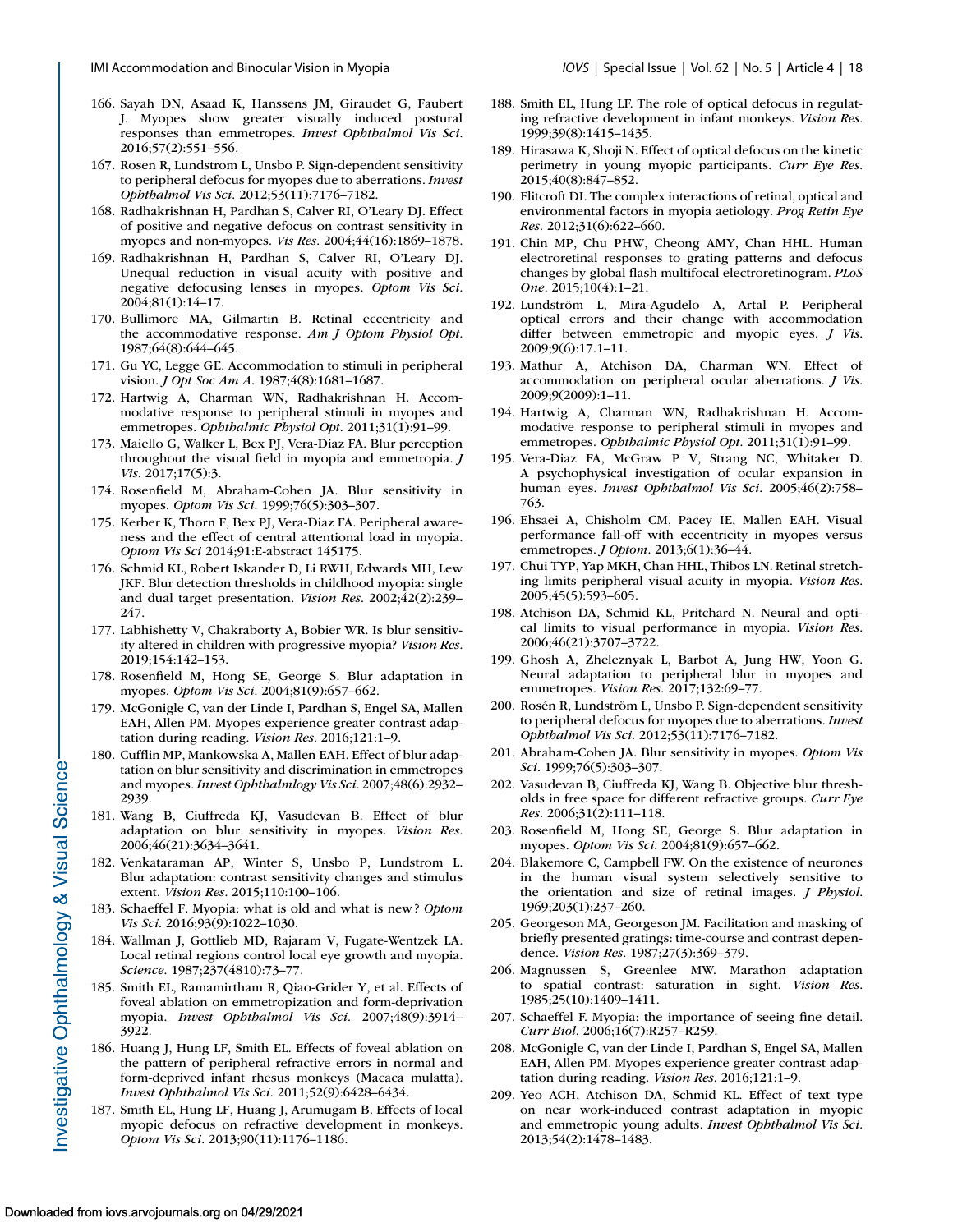- <span id="page-18-0"></span>210. Ohlendorf A, Schaeffel F. Contrast adaptation induced by defocus - a possible error signal for emmetropization? *Vision Res*. 2009;49(2):249–256.
- 211. Collins MJ, Buehren T, Iskander DR. Retinal image quality, reading and myopia. *Vision Res*. 2006;46(1-2):196–215.
- 212. Majaj NJ, Pelli DG, Kurshan P, Palomares M. The role of spatial frequency channels in letter identification. *Vision Res*. 2002;42(9):1165–1184.
- 213. Bour LJ. The influence of the spatial distribution of a target on the dynamic response and fluctuations of the accommodation of the human eye. *Vision Res*. 1981;21(8):1287– 1296.
- 214. Charman WN, Tucker J. Dependence of accommodation response on the spatial frequency spectrum of the observed object. *Vision Res*. 1977;17(1):129–139.
- 215. Owens DA. A comparison of accommodative responsiveness and contrast sensitivity for sinusoidal gratings. *Vision Res*. 1980;20(2):159–167.
- 216. Taylor J, Charman WN, O'Donnell C, Radhakrishnan H. Effect of target spatial frequency on accommodative response in myopes and emmetropes. *J Vision*. 2009;9(1):16 1-14.
- 217. Radhakrishnan H, Hartwig A, Charman WN, Llorente L. Accommodation response to Chinese and Latin characters in Chinese-illiterate young adults. *Clin Exp Optom*. 2015;98(6):527–534.
- 218. Yeo ACH, Atchison DA, Schmid KL. Children's accommodation during reading of Chinese and English texts. *Optom Vis Sci*. 2013;90(2):156–163.
- 219. Wilson BJ, Decker KE, Roorda A. Monochromatic aberrations provide an odd-error cue to focus direction. *J Opt Soc Am A Opt Image Sci Vis*. 2002;19(5):833–839.
- 220. Thibos LN, Bradley A, Liu T, Lopez-Gil N. Spherical aberration and the sign of defocus. *Optom Vis Sci*. 2013;90(11):1284–1291.
- 221. Brunette I, Bueno JM, Parent M, Hamam H, Simonet P. Monochromatic aberrations as a function of age, from childhood to advanced age. *Invest Ophthalmol Vis Sci*. 2003;44(12):5438–5446.
- 222. Mathur A, Atchison DA, Charman WN. Myopia and peripheral ocular aberrations. *J Vision*. 2009;9(10):15.
- 223. Radhakrishnan H, Charman WN. Age-related changes in ocular aberrations with accommodation. *J Vision*. 2007;7(7):11 1-21.
- 224. Seidemann A, Schaeffel F. Effects of longitudinal chromatic aberration on accommodation and emmetropization. *Vision Res*. 2002;42(21):2409–2417.
- 225. Autrusseau F, Thibos L, Shevell SK. Chromatic and wavefront aberrations: L-, M- and S-cone stimulation with typical and extreme retinal image quality. *Vision Res*. 2011;51(21- 22):2282–2294.
- 226. Rucker F. Monochromatic and white light and the regulation of eye growth. *Exp Eye Res*. 2019;184:172–182.
- 227. Rucker FJ. The role of luminance and chromatic cues in emmetropisation. *Ophthalmic Physiol Opt*. 2013;33(3):196– 214.
- 228. Rucker FJ, Kruger PB. Cone contributions to signals for accommodation and the relationship to refractive error. *Vision Res*. 2006;46(19):3079–3089.
- 229. Rosenfield M, Wong NN, Solan HA. Nearwork distances in children. *Ophthalmic Physiol Opt*. 2001;21(1):75–76.
- 230. Quek TPL, Chua CG, Chong CS, et al. Prevalence of refractive errors in teenage high school students in Singapore. *Ophthalmic Physiol Opt*. 2004;24(1):47–55.
- 231. Wang Y, Bao J, Ou L, Thorn F, Lu F. Reading behavior of emmetropic schoolchildren in China. *Vision Res*. 2013;86:43–51.
- 232. Charman WN. Aniso-accommodation as a possible factor in myopia development. *Ophthalmic Physiol Opt*. 2004;24(5):471–479.
- 233. Bao J, Drobe B, Wang Y, Chen K, Seow EJ, Lu F. Influence of near tasks on posture in myopic Chinese schoolchildren. *Optom Vis Sci*. 2015;92(8):908–915.
- 234. Flitcroft DI, Judge SJ, Morley JW. Binocular interactions in accommodation control: effects of anisometropic stimuli. *J Neurosci*. 1992;12(1):188–203.
- 235. Koh LH, Charman WN. Accommodative responses to anisoaccommodative targets. *Ophthalmic Physiol Opt*. 1998;18(3):254–262.
- 236. Hartwig A, Gowen E, Charman WN, Radhakrishnan H. Binocular saccades in myopes and emmetropes. *Optom Vis Sci*. 2013;90(9):980–987.
- 237. Hartwig A, Gowen E, Charman WN, Radhakrishnan H. Analysis of head position used by myopes and emmetropes when performing a near-vision reading task. *Vision Res*. 2011;51(14):1712–1717.
- 238. Hartwig A, Gowen E, Charman WN, Radhakrishnan H. Working distance and eye and head movements during near work in myopes and non-myopes. *Clin Exp Optom*. 2011;94(6):536–544.
- 239. Rose KA, French AN, Morgan IG. Environmental factors and myopia: Paradoxes and prospects for prevention. *Asia-Pacific J Ophthalmol*. 2016;5(6):403–410.
- 240. Guo Y, Liu LJ, Xu L, et al. Myopic shift and outdoor activity among primary school children: one-year follow-up study in Beijing. *PLoS One*. 2013;8(9):e75260.
- 241. Pärssinen O, Lyyra A. Myopia and myopic progression among school children: a three-year follow-up study. *Invest Ophthalmol Vis Sci*. 1993;34(9):2794–2802.
- 242. Jones LA, Sinnott LT, Mutti DO, Mitchell GL, Moeschberger ML, Zadnik K. Parental history of myopia, sports and outdoor activities, and future myopia. *Invest Ophthalmol Vis Sci*. 2007;48(8):3524–3532.
- 243. Rose KA, Morgan IG, Ip J, et al. Outdoor activity reduces the prevalence of myopia in children. *Ophthalmology*. 2008;115(8):1279–1285.
- 244. Dirani M, Tong L, Gazzard G, et al. Outdoor activity and myopia in Singapore teenage children. *Br J Ophthalmol*. 2009;93(8):997–1000.
- 245. Wu P-C, Tsai C-L, Hu C-H, Yang Y-H. Effects of outdoors activities on myopia among rural school children in Taiwan. *Ophthalmic Epidemiol*. 2010;17(5):338–342.
- 246. Guggenheim JA, Northstone K, McMahon G, et al. Time outdoors and physical activity as predictors of incident myopia in childhood: a prospective cohort study. *Investig Ophthalmol Vis Sci*. 2012;53(6):2856–2865.
- 247. Wu PC, Tsai CL, Wu HL, Yang YH, Kuo HK. Outdoor activity during class recess reduces myopia onset and progression in school children. *Ophthalmology*. 2013;120(5):1080– 1085.
- 248. Lin Z, Vasudevan B, Jhanji V, et al. Near work, outdoor activity, and their association with refractive error. *Optom Vis Sci*. 2014;91(4):376–382.
- 249. Jin JX, Hua WJ, Jiang X, et al. Effect of outdoor activity on myopia onset and progression in school-aged children in northeast china: The Sujiatun Eye Care Study. *BMC Ophthalmol*. 2015;15:73.
- 250. Wu LJ, Wang YX, You QS, et al. Risk factors of myopic shift among primary school children in Beijing, China: a prospective study. *Int J Med Sci*. 2015;12(8):633– 638.
- 251. He M, Xiang F, Zeng Y, et al. Effect of time spent outdoors at school on the development of myopia among children in China a randomized clinical trial. *JAMA Opthalmology*. 2015;314(11):1142–1148.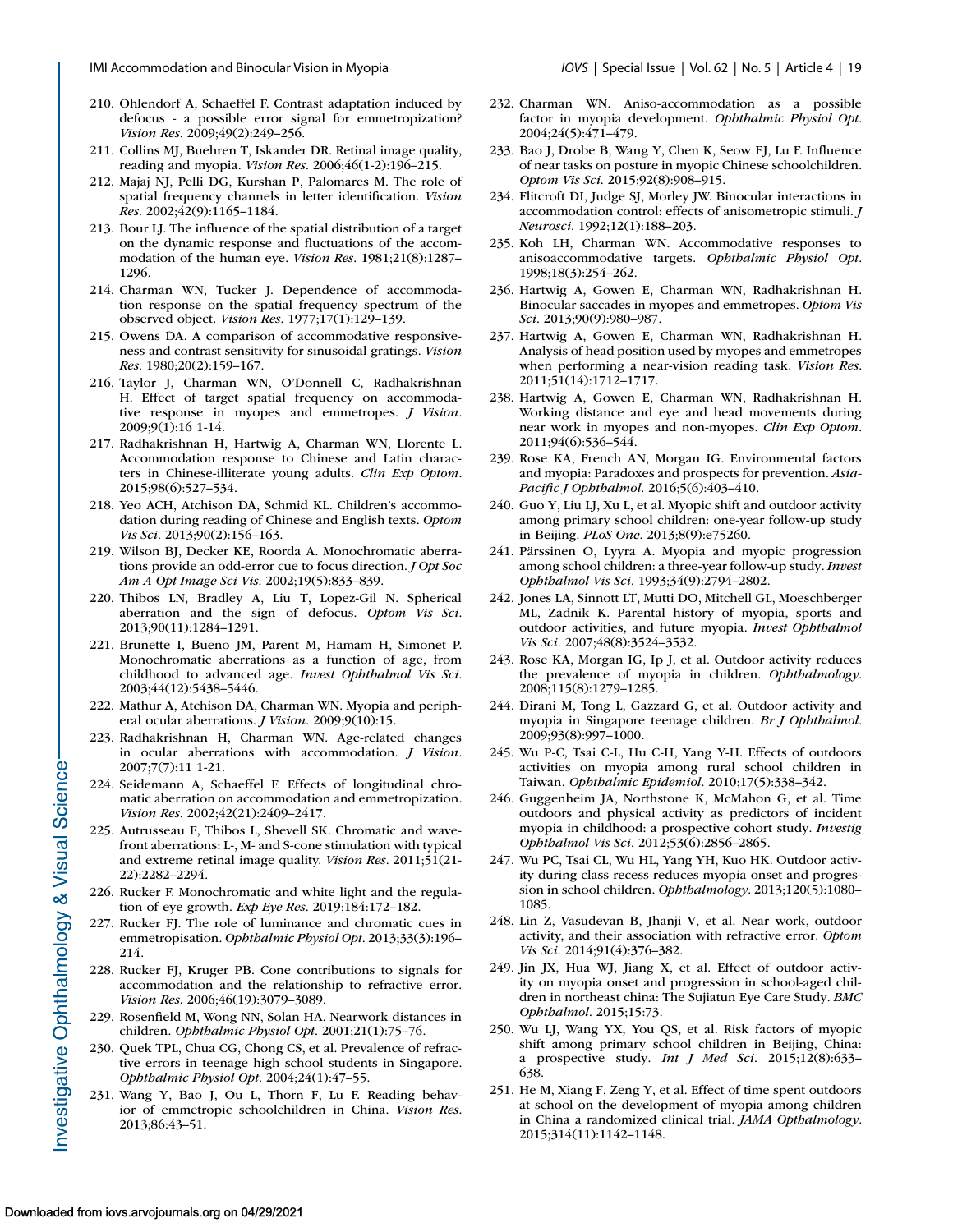- <span id="page-19-0"></span>252. Shah RL, Huang Y, Guggenheim JA, Williams C. Time outdoors at specific ages during early childhood and the risk of incident myopia. *Invest Ophthalmol Vis Sci*. 2017;58(2):1158–1166.
- 253. Guo Y, Liu LJ, Tang P, et al. Outdoor activity and myopia progression in 4-year follow-up of Chinese primary school children: The Beijing Children Eye Study. *PLoS One*. 2017;12(4):1–14.
- 254. Saxena R, Vashist P, Tandon R, et al. Incidence and progression of myopia and associated factors in urban school children in Delhi: The North India Myopia Study (NIM Study). Pan C-W, ed. *PLoS One*. 2017;12(12):e0189774.
- 255. Sánchez-Tocino H, Villanueva Gómez A, Gordon Bolaños C, et al. The effect of light and outdoor activity in natural lighting on the progression of myopia in children. *J Fr Ophtalmol*. 2019;42(1):2–10.
- 256. Guo Y, Liu L, Lv Y, et al. Outdoor jogging and myopia progression in school children from rural Beijing: the Beijing Children Eye Study. *Transl Vis Sci Technol*. 2019;8(3):2.
- 257. Huang PC, Hsiao YC, Tsai CY, et al. Protective behaviours of near work and time outdoors in myopia prevalence and progression in myopic children: a 2-year prospective population study. *Br J Ophthalmol*. 2020;104(7):956–961.
- 258. Hoffman DM, Banks MS. Focus information is used to interpret binocular images. *J Vision*. 2010;10(5):13.
- 259. Mather G. The use of image blur as a depth cue. *Perception*. 1997;26(9):1147–1158.
- 260. Mather G, Smith DRR. Blur discrimination and its relation to blur-mediated depth perception. *Perception*. 2002;31(10):1211–1219.
- 261. Seidel D, Gray LS, Heron G. The effect of monocular and binocular viewing on the accommodation response to real targets in emmetropia and myopia. *Optom Vis Sci*. 2005;82(4):279–285.
- 262. Vera-Diaz FA, Bex PJ, Ferreira A, Kosovicheva A. Binocular temporal visual processing in myopia. *J Vision*. 2018;18(11):1–12.
- 263. Chirre E, Prieto PM, Schwarz C, Artal P. Night myopia is reduced in binocular vision. *J Vision*. 2016;16(8):1–10.
- 264. Huang CT, Satou T, Niida T. Effect of pupil size and binocular viewing on accommodative gain in emmetropia and myopia. *J Binocul Vis Ocul Motil*. 2020;70(3):103–108.
- 265. Mutti DO, Jones LA, Moeschberger ML, Zadnik K. AC/A ratio, age, and refractive error in children. *Invest Ophthalmol Vis Sci*. 2000;41(9):2469–2478.
- 266. Mutti DO, Mitchell GL, Jones-Jordan LA, et al. The response AC/A ratio before and after the onset of myopia. *Invest Ophthalmol Vis Sci*. 2017;58(3):1594–1602.
- 267. Jorge J, de Almeida JB, Parafita MA, Jorge Jorge JB de A. Binocular vision changes in university students: a 3 year longitudinal study. *Optom Vis Sci*. 2008;85(10):E999– E1006.
- 268. Sreenivasan V, Irving EL, Bobier WR. Effect of heterophoria type and myopia on accommodative and vergence responses during sustained near activity in children. *Vision Res*. 2012;57:9–17.
- 269. Gifford KL, Gifford P, Hendicott PL, Schmid KL. Zone of clear single binocular vision in myopic orthokeratology. *Eye Contact Lens*. 2020;46(2):82–90.
- 270. Madrid-Costa D, Ruiz-Alcocer J, Radhakrishnan H, Ferrer-Blasco T, Montés-Micó R. Changes in accommodative responses with multifocal contact lenses: a pilot study. *Optom Vis Sci*. 2011;88(11):1309–1316.
- 271. Tarrant J, Severson H, Wildsoet CF. Accommodation in emmetropic and myopic young adults wearing bifocal soft contact lenses. *Ophthalmic Physiol Opt*. 2008;28(1):62–72.
- 272. Kang P, Wildsoet CF. Acute and short-term changes in visual function with multifocal soft contact lens wear in young adults. *Cont Lens Anterior Eye*. 2016;39(2):133–140.
- 273. Ozkan J, Fedtke C, Chung J, Thomas V, Bakaraju RC. Shortterm adaptation of accommodative responses in myopes fitted with multifocal contact lenses. *Eye Contact Lens*. 2018;44:S30–S37.
- 274. Price H, Allen PM, Radhakrishnan H, et al. The Cambridge Anti-myopia Study: variables associated with myopia progression. *Optom Vis Sci*. 2013;90(11):1274–1283.
- 275. Theagarayan B, Radhakrishnan H, Allen PM, Calver RI, Rae SM, O'Leary DJ. The effect of altering spherical aberration on the static accommodative response. *Ophthalmic Physiol Opt*. 2009;29(1):65–71.
- 276. Gifford K, Gifford P, Hendicott PL, Schmid KL. Near binocular visual function in young adult orthokeratology versus soft contact lens wearers. *Cont Lens Anterior Eye*. 2017;40(3):184–189.
- 277. Aller TA, Liu M, Wildsoet CF. Myopia control with bifocal contact lenses: a randomized clinical trial. *Optom Vis Sci*. 2016;93(4):344–352.
- 278. Gong CR, Troilo D, Richdale K. Accommodation and phoria in children wearing multifocal contact lenses. *Optom Vis Sci*. 2017;94(3):353–360.
- 279. Anstice NS, Phillips JR. Effect of dual-focus soft contact lens wear on axial myopia progression in children. *Ophthalmology*. 2011;118(6):1152–1161.
- 280. Chamberlain P, Peixoto-De-Matos SC, Logan NS, Ngo C, Jones D, Young G. A 3-year randomized clinical trial of MiSight lenses for myopia control. *Optom Vis Sci*. 2019;96(8):556–567.
- 281. Ruiz-Pomeda A, Pérez-Sánchez B, Cañadas P, Prieto-Garrido FL, Gutiérrez-Ortega R, Villa-Collar C. Binocular and accommodative function in the controlled randomized clinical trial MiSight Assessment Study Spain (MASS). *Graefes Arch Clin Exp Ophthalmol*. 2019;257(1):207–215.
- 282. Tilia D, Sha J, Thomas V, Bakaraju RC. Vision performance and accommodative/binocular function in children wearing prototype extended depth-of-focus contact lenses. *Eye Contact Lens*. 2019;45(4):260–270.
- 283. Walline JJ, Lindsley KB, Vedula SS, et al. Interventions to slow progression of myopia in children. *Cochrane Database Syst Rev*. 2020;12:CD004916.
- 284. Gwiazda J, Hyman L, Hussein M, et al. A randomized clinical trial of progressive addition lenses versus single vision lenses on the progression of myopia in children. *Invest Ophthalmol Vis Sci*. 2003;44(4):1492–1500.
- 285. Chen Y, Drobe B, Zhang C, et al. Accommodation is unrelated to myopia progression in Chinese myopic children. *Sci Rep*. 2020;10(1):12056.
- 286. Labhishetty V, Bobier WR. Are high lags of accommodation in myopic children due to motor deficits? *Vision Res*. 2017;130:9–21.
- 287. Chen AH, O'Leary DJ. Are there age differences in the accommodative response curve between 3 and 14 years of age? *Ophthalmic Physiol Opt*. 2002;22(2):119–125.
- 288. Han X, Xu D, Ge W, Wang Z, Li X, Liu W. A comparison of the effects of orthokeratology lens, Medcall lens, and ordinary frame glasses on the accommodative response in myopic children. *Eye Contact Lens*. 2018;44(4):268– 271.
- 289. Ma MM, Shi J, Li N, Scheiman M, Chen X. Effect of vision therapy on accommodative lag in myopic children: a randomized clinical trial. *Optom Vis Sci*. 2019;96(1):17–26.
- 290. Bullimore MA, Gilmartin B, Royston JM. Steady-state accommodation and ocular biometry in late-onset myopia. *Doc Ophthalmol*. 1992;80(2):143–155.